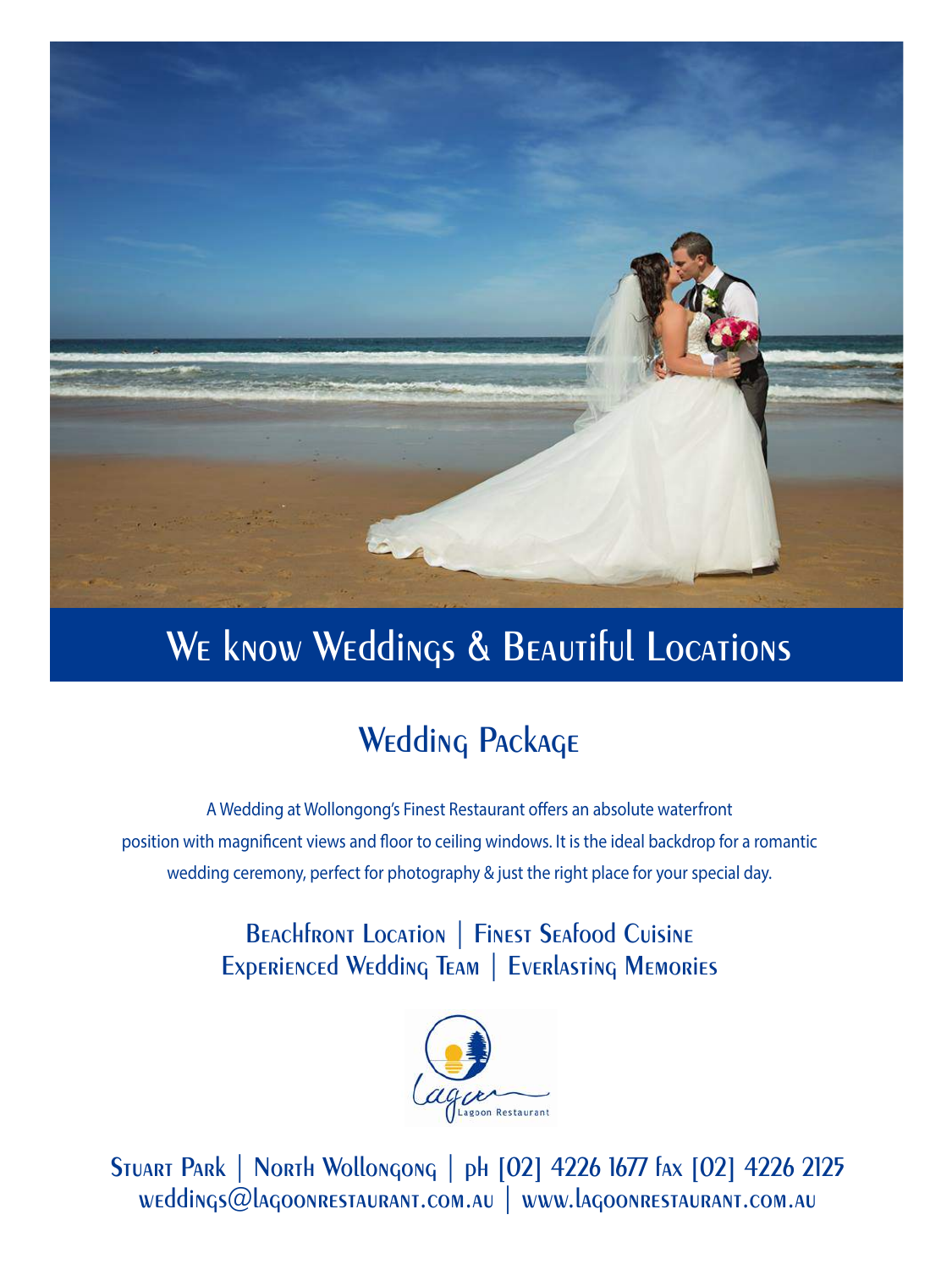#### BEACHFRONT LOCATION

The Lagoon is a multiple award winning restaurant which was recently crowned 'Australia's favourite Restaurant' by the Lifestyle Food Channel. We are located on the waters edge where Fairy Creek Lagoon meets the Pacific Ocean. Utilise our spectacular deck with amazing views for pre-dinner Canapés and Drinks and start your celebration in style.

A Wedding at the Lagoon Restaurant offers an absolute waterfront position with magnificent views and floor to ceiling windows that embrace the beautiful surroundings. It is the ideal backdrop for a romantic Wedding, perfect for memorable photos and just the right place for your special day.

#### SUPERB CUISINE

With a passion for food, our chefs will ensure your meals are nothing short of perfect. Choose from our extensive menus featuring the freshest Seafood and best quality produce available.

## OUR FUNCTION ROOMS

Whatever the style or size of your Wedding, we are flexible. The Lagoon offers five Private Dining areas suitable for small events through to large affairs. All our Function rooms boast stunning views over the Pacific Ocean and with floor to ceiling windows make the most of the beautiful location.

#### OUR TEAM

We understand that it is a mammoth task to organise a Wedding and that's why we are here. With so much to organise our experienced Events team can take the stress off you. We pride ourselves in offering you step by step guidance throughout the whole booking process. Our team will be with you every step of the way, from finding a suitable date to menu selection and providing all the final touches to make your wedding one to be remembered. Our Events Team is available seven days a week to guide you and help you make decisions. Whatever it may be, we are here for you.

#### CONTACT US

P: (02) 4226 1677 E: weddings@lagoonrestaurant.com.au W: www.lagoonrestaurant.com.au

#### STAY CONNECTED



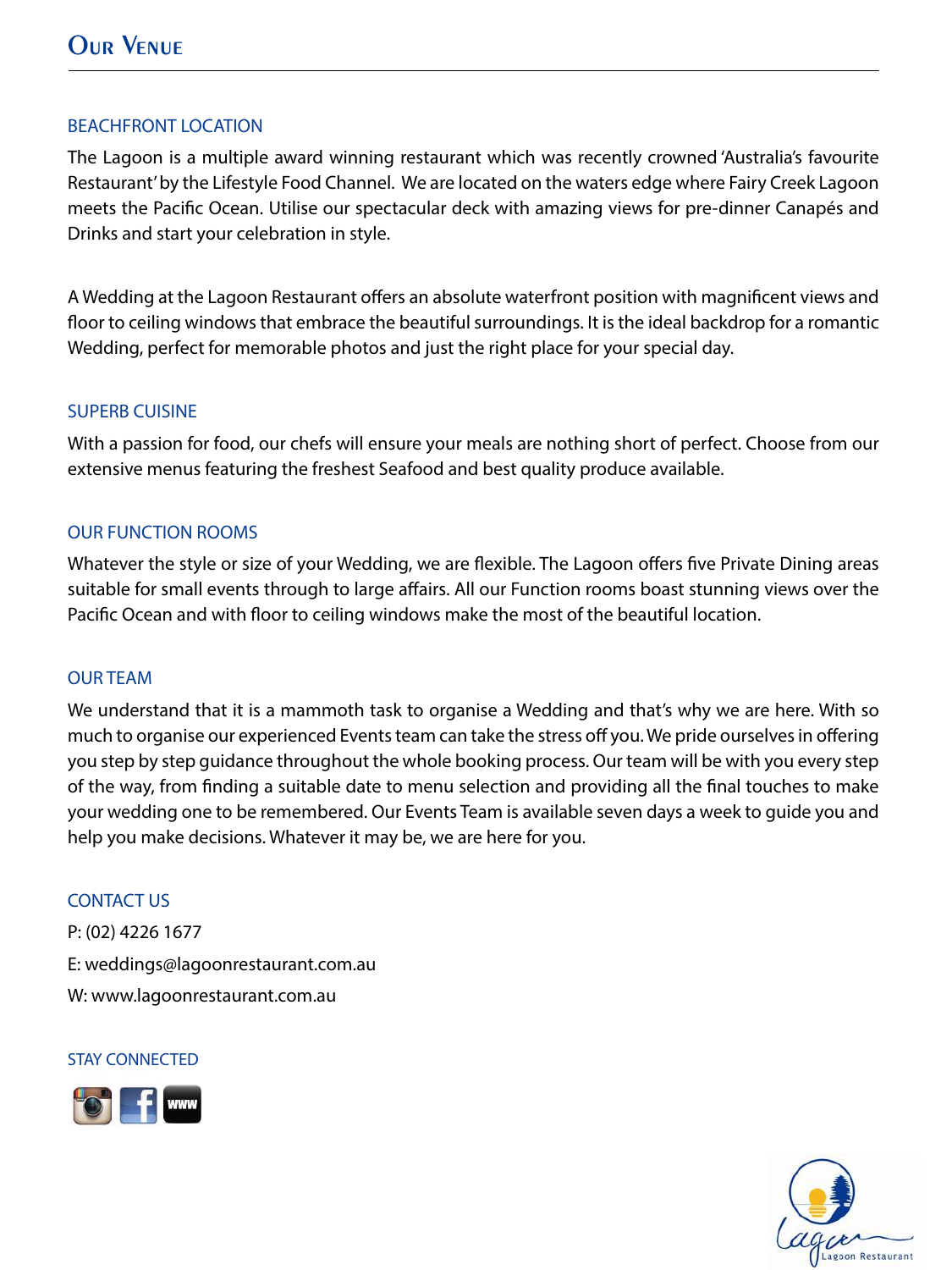#### MOONLIGHT ROOM

The Moonlight Room is the largest of our Private Rooms and is located near the front entrance opposite the reception desk. The Moonlight Room has its own bar and floor to ceiling glass doors that open right up onto our large deck with beautiful views over the Pacific Ocean.

#### REFLECTIONS ROOM

The Reflections Room is adjacent to the Moonlight Room and is similar in size and characteristics. It makes the best of the magnificent views and with the doors opening up onto the large deck it is a great room for small to medium sized events.

## MOONLIGHT | REFLECTIONS ROOM

The Moonlight | Reflections Room can be opened up to create a large function room holding a maximum of 180 guests. The large doors open up onto a Private Deck area that can be used for pre-dinner drinks and canapés or simply to bring the outside in on a warm summers night.

#### GRACE ROOM

The Grace Room is a tranquil room with a decorative sheer drape made from ivory and cream textured linen and silk. It offers an intimate private terrace with beautiful views over the Lagoon and the Pacific Ocean. The Grace room is situated next to our Lounge area where we have our own live entertainment on Friday and Saturday nights and Sunday lunches and therefore can't accomodate a DJ or Dancefloor.

## CORAL | GRACE ROOM

The Coral | Grace room is exquisite and our newest room available. It offers it's own private terrace with breathtaking ocean views which can be utilised for pre-dinner drinks and canapes. The Coral | Grace room is sound proof and can accomodate a Dance floor, DJ and endless optional extras. It features a decorative sheer drape made from ivory textured linen and silk. It also contains a set of five beautiful art pieces which are a striking set of organic collages showcasing exquisite texture with buttons, shells, beads and mother of pearl.

#### GRAND DINING ROOM

If you are looking for a larger event, we can offer you our Grand Dining area. The Grand Dining Room features large floor to ceiling glass windows and a spectacular open kitchen. A function in the Grand Dining area means that we will close the Grand Dining section of the restaurant for your event.

#### EXCLUSIVE WHOLE VENUE

To have the privilege to hire the whole venue exclusively, please contact our Events Team to discuss further.

## **FLEXIBILITY**

Please speak to our Events team if you have any questions regarding minimum numbers for each of our rooms or see the Function Room Capacity on the next page for clarification.

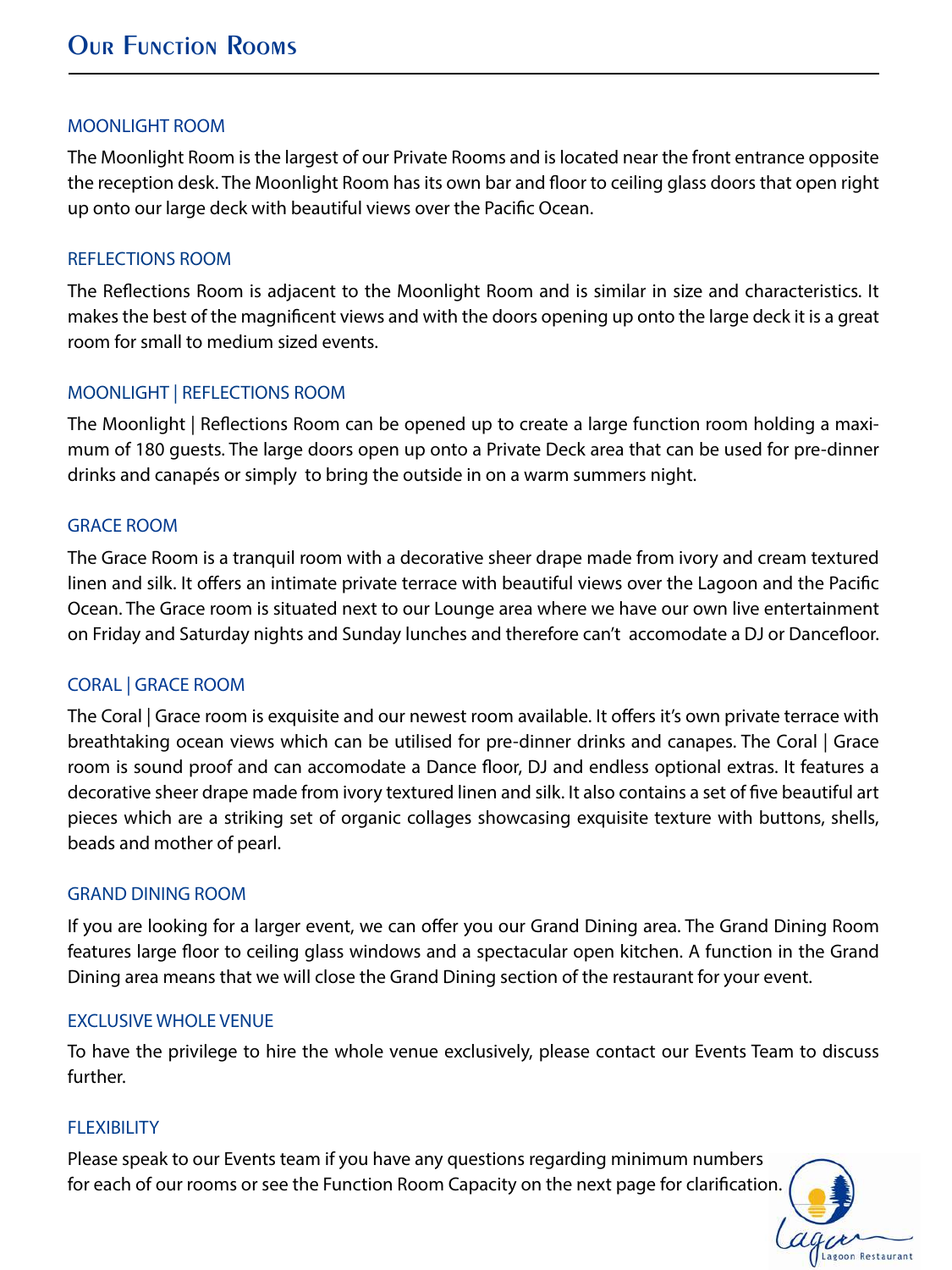# **Function Room Capacity**

|                              | Sit Down                                                                 | Cocktail Style                                                                                |  |
|------------------------------|--------------------------------------------------------------------------|-----------------------------------------------------------------------------------------------|--|
| <b>Moonlight Room</b>        | Min 50 Adults<br>Min 70 Adults Fri   Sat   Sun                           | Min 70 Adults<br>Min 80 Adults Fri   Sat   Sun                                                |  |
| <b>Reflections Room</b>      | Min 40 Adults<br>Min 60 Adults Fri   Sat   Sun                           | Min 60 Adults<br>Min 70 Adults Fri   Sat   Sun                                                |  |
| Moonlight   Reflections      | Min 80 Adults<br>Min 100 Adults Fri   Sat   Sun                          |                                                                                               |  |
| <b>Coral Room</b>            | Min 40 Adults<br>Min 70 Adults Fri   Sat   Sun                           | Min 40 Adults<br>Min 80 Adults Fri   Sat   Sun                                                |  |
| <b>Grace Room</b>            | Min 30 Adults<br>Min 50 Adults Fri   Sat   Sun                           | Min 30Adults<br>Min 60 Adults Fri   Sat   Sun                                                 |  |
| Coral   Grace                | Min 70 Adults<br>Min 100 Adults Fri   Sat   Sun                          | Min 80 Adults<br>Min 100 Adults Fri   Sat   Sun<br>Min 120 Adults Fri   Sat   Sun [Nov   Dec] |  |
| <b>Grand Dining Room</b>     | Min 150 Adults<br>Min 180 Adults Fri   Sat   Sun                         | Min 200 Adults<br>Min 250 Adults Fri   Sat   Sun                                              |  |
| Grand Dining   Coral   Grace | Min 200 Adults<br>Min 280 Adults Fri   Sat   Sun                         | Min 300 Adults<br>Min 350 Adults Fri   Sat   Sun                                              |  |
| <b>Exclusive Whole Venue</b> | Mid Week   Enquire with our Event Team<br>Min 380 Adults Fri   Sat   Sun | Mid Week   Enquire with our Event Team<br>Min 500 Adults Fri   Sat   Sun                      |  |

**Any Questions about Minimum Numbers or Minimum Spend? Contact our Events Team P: (02) 4226 1677 E: weddings@lagoonrestaurant.com.au**



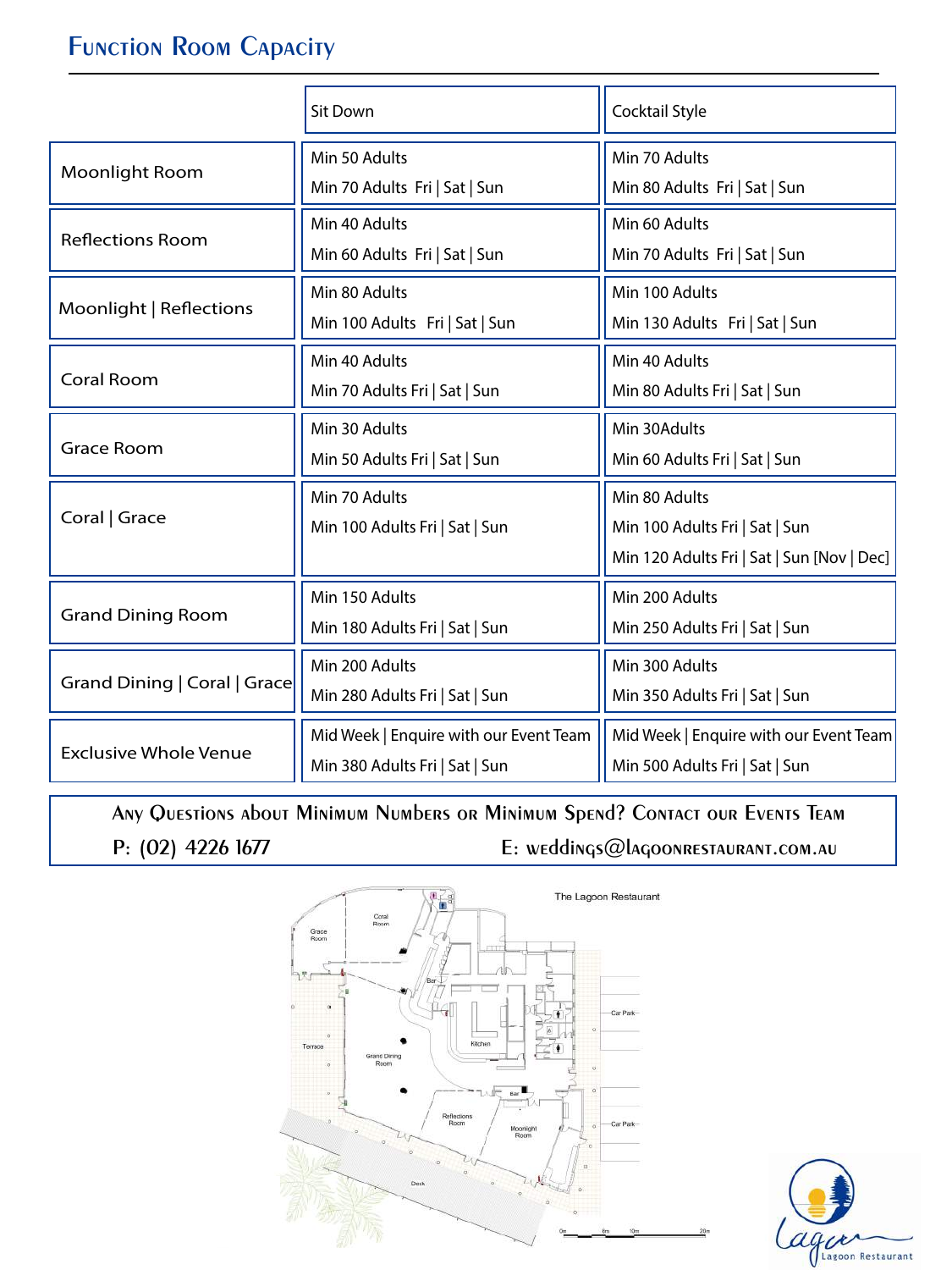5 Hour Complimentary Venue hire with spectacular Ocean views

Beautiful Deck | Terrace area for pre-dinner drinks, canapés and photos

Beautifully decorative skirting for the Bridal table

Chair covers in a variety of styles and colours

White Silk Draping & Fairy Lights for the ceiling

## THE MENU

Arrival Cocktail 'Lagoon Lace' Selection of pre-dinner Canapés [catered at 3 pieces pp] served on our beautiful deck Selection of Garlic, Herb & Sourdough Bread per table Gourmet Three Course Set Menu (Entree, Main & Dessert - served as an alternate drop) Garden Salad per table Spirits for the Bridal table [includes house spirits] 5 Hour Silver Beverage Package [including Rockmeister Lager on tap, Cascade Light, Shellbay Semillon Sauvignon Blanc, Shellbay Shiraz Cabernet, Soft Drinks and freshly brewed Tea & Coffee]

## THE TOUCHES

Professional Disc Jockey Dance Floor, Lectern & Microphone Easel for Seating Plan Gift Table & Cake Table with Knife & Toasting Glasses Wedding Cake served on sharing platters per table Floor Plans, run sheet and guidance from our Event Planning Team

## COMPLIMENTARY INCLUSIONS

\$100 First Anniversary Gift Voucher at the restaurant for the Bride and Groom Wedding Menu Tasting for Two

## GOOD TO KNOW

Upgrade to a 6 Hour Package for an additional \$10 per person [includes drinks | staff | room hire] Upgrade to a Gold Drinks Package for an additional \$5 per person Include a professional Master of Ceremonies, for pricing contact our Events team. Deluxe Package NOT available in Grand Dining Room

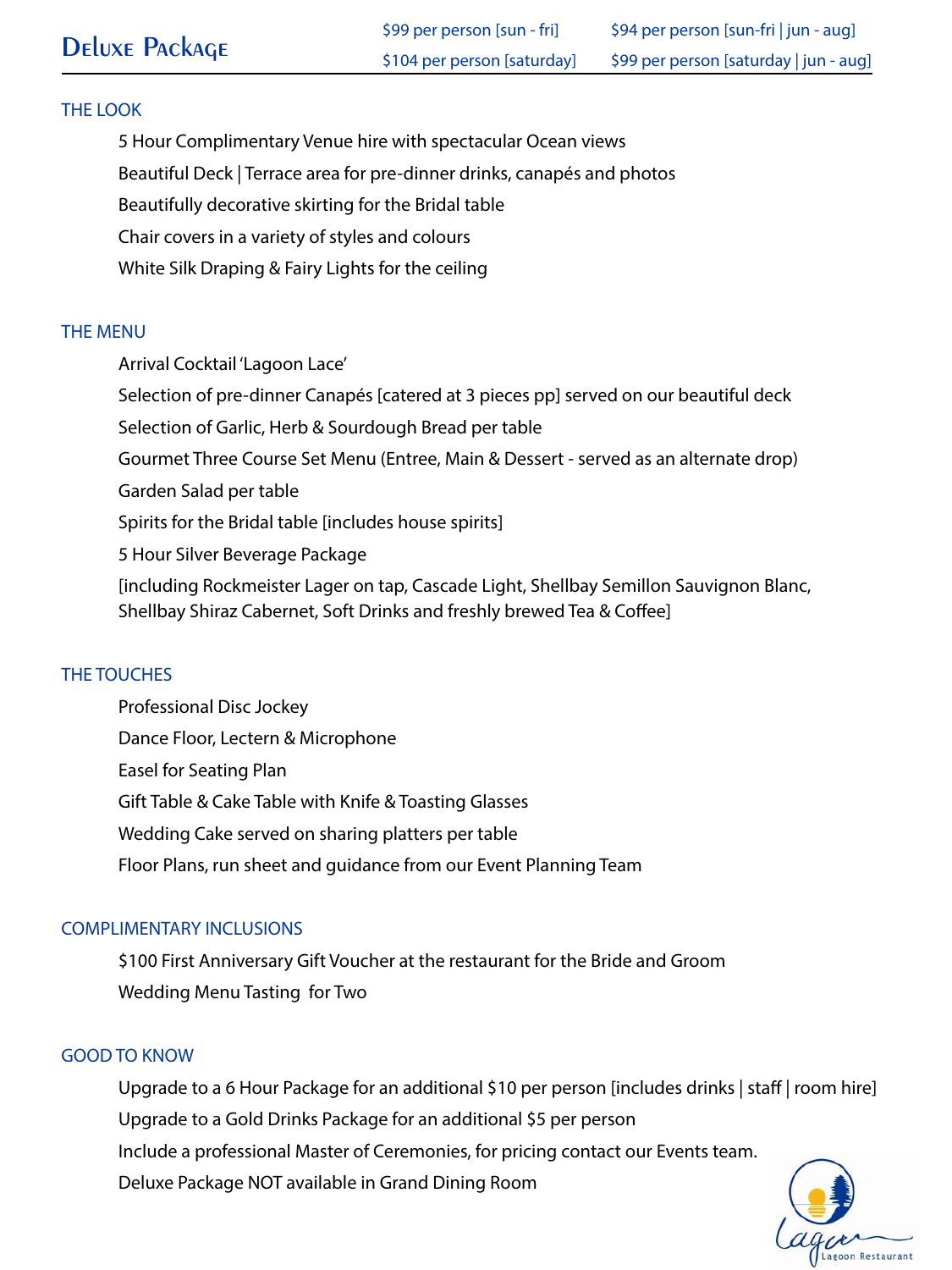6 Hour Complimentary Venue hire with spectacular Ocean views

Beautiful Deck | Terrace area for pre-dinner drinks, canapés and photos

Beautifully decorative skirting for the Bridal table

Chair covers in a variety of styles and colours

White Silk Draping & Fairy Lights for the ceiling

Centrepiece of your choice for each guest table from the Lagoon Collection

#### THE MENU

Arrival Cocktail 'Lagoon Lace'

Selection of Premium pre-dinner Canapés [catered at 3 pieces pp] served on our beautiful deck

Selection of Garlic, Herb & Sourdough Bread per table

Gourmet Three Course Set Menu [Entree, Main & Dessert - served as an alternate drop]

Garden Salad & Greek Salad per table

Spirits for the Bridal table [includes house spirits]

6 Hour Gold Beverage Package

[including Rockmeister Lager, Headliner Pale Ale & Fat Hefe on tap, Cascade Light, Hahn Light, Shellbay Semillon Sauvignon Blanc, Shellbay Shiraz Cabernet, Stonefish Cuvee Brut, Soft Drinks, Juice, Mineral Water and freshly brewed Tea & Coffee]

## THE TOUCHES

Professional Disc Jockey Dance Floor, Lectern & Microphone Easel for Seating Plan Gift Table & Cake Table with Knife & Toasting Glasses Wedding Cake served on sharing platters per table Floor Plans, run sheet and guidance from our Event Planning Team

## COMPLIMENTARY INCLUSIONS

\$100 First Anniversary Gift Voucher at the restaurant for the Bride and Groom Wedding Menu Tasting for Two

## GOOD TO KNOW

 Include a professional Master of Ceremonies, for pricing contact our Events team. Indulgence Package NOT available in Grand Dining Room

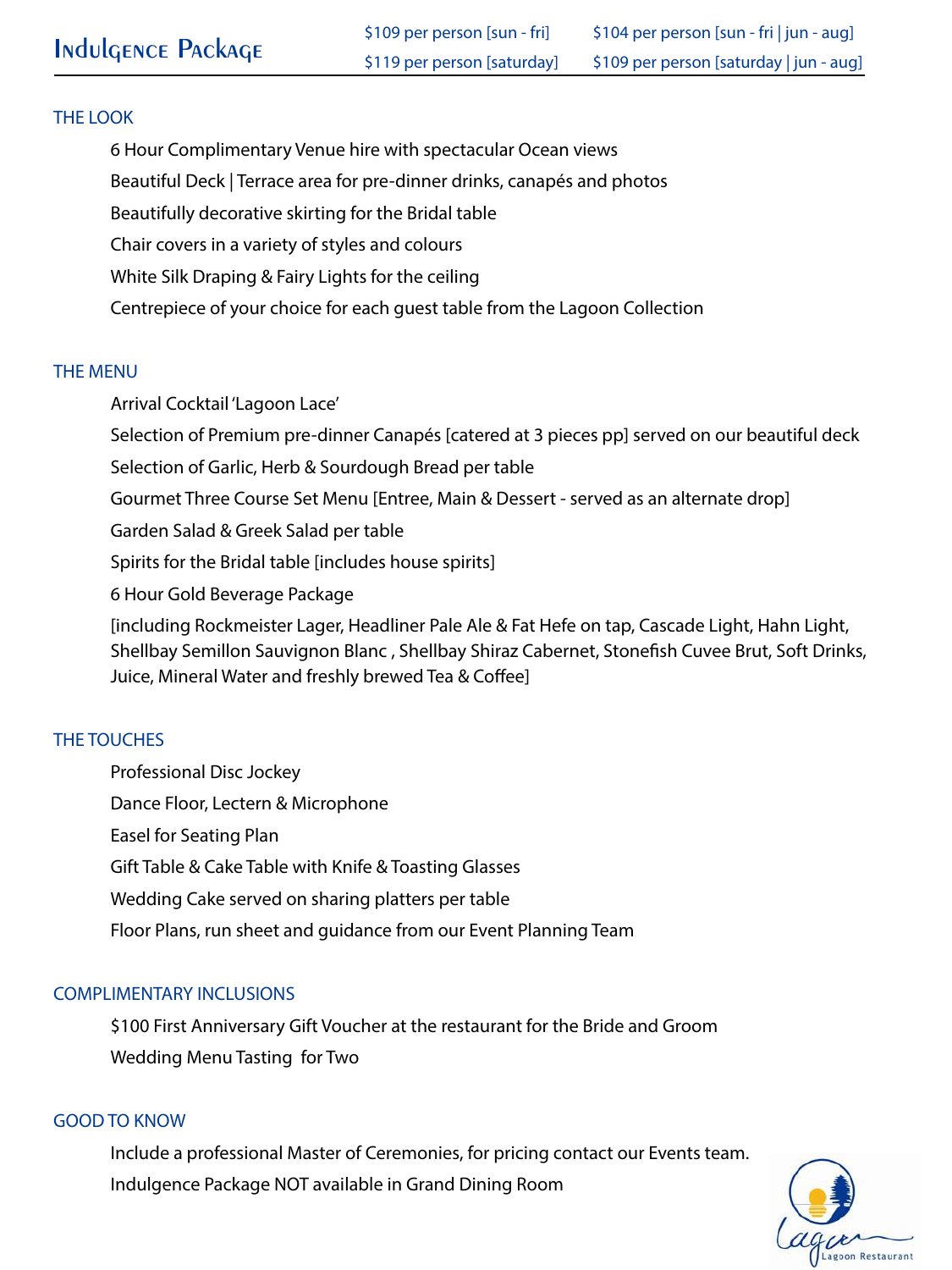# **Grand Package**

#### THE LOOK

6 Hour Complimentary Venue hire with spectacular Ocean views Beautiful Deck | Terrace area for pre-dinner drinks, canapés and photos Beautifully decorative skirting for the Bridal table Chair covers in a variety of styles and colours White Silk Draping & Fairy Lights for the ceiling Centrepiece of your choice for each guest table from the Lagoon Collection Personalised Menus & Placecards Elevated Staging for the Bridal Table or Band [maximum10 pax]

#### THE MENU

Arrival Cocktail 'Lagoon Lace' Selection of Premium pre-dinner Canapés [catered at 3 pieces pp] served on our beautiful deck Seafood Antipasto Platter per table Selection of Garlic, Herb & Sourdough Bread per table Premium Three Course Set Menu [Entree, Main & Dessert - served as an alternate drop | up to +10] Garden Salad & Greek Salad per table Spirits for the Bridal table [includes house spirits] One bottle of Moet Et Chandon for the Bride and Groom toast 6 Hour Platinum Beverage Package [including all Draught Beers, Cascade Light, Hahn Light, a choice of Red & White wine from the Stonefish Selection, Stonefish Cuvee Brut, Wicked Secrets Pink Moscato, Soft Drinks, Juice, Mineral Water, freshly brewed Tea & Coffee]

#### THE TOUCHES

Professional Disc Jockey Dance Floor, Lectern & Microphone Easel for Seating Plan Gift Table & Cake Table with Knife & Toasting Glasses Wedding Cake served on sharing platters per table Floor Plans, run sheet and guidance from our Event Planning Team

#### COMPLIMENTARY INCLUSIONS

\$100 First Anniversary Gift Voucher at the restaurant for the Bride and Groom Wedding Menu Tasting for Two

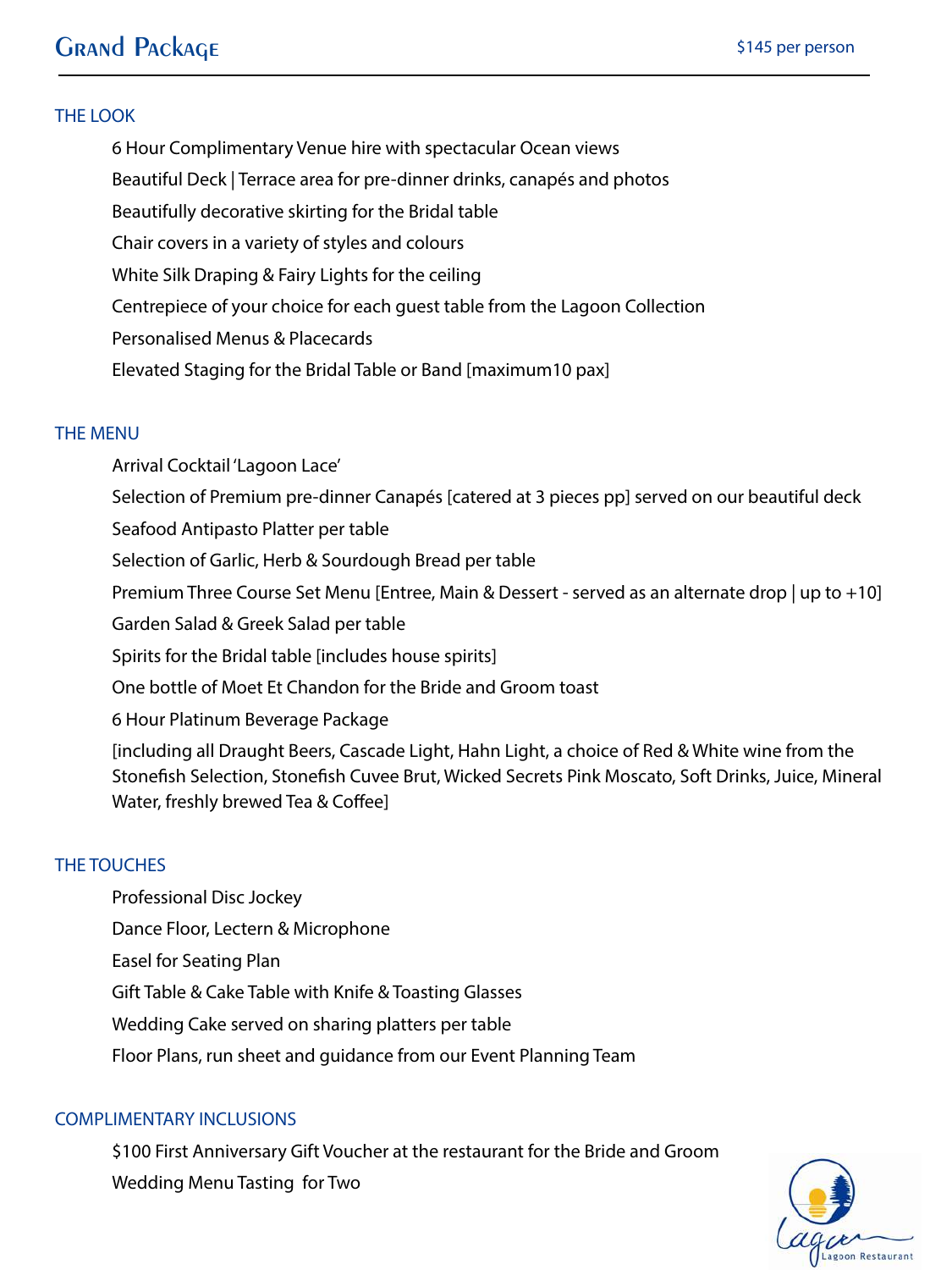4 Hour Complimentary Venue hire with spectacular Ocean views Beautiful Deck | Terrace area for pre-lunch drinks, canapés and photos Beautifully decorative skirting for the Bridal table Chair covers in a variety of styles and colours White Silk Draping & Fairy Lights for the ceiling Centrepiece of your choice for each guest table from the Lagoon Collection

#### THE MENU

Selection of pre-wedding Canapés [catered at 3 pieces per person] served on our beautiful deck

Selection of Garlic, Herb & Sourdough bread per table

Gourmet Two Course Set Menu [Entree & Main - served as an alternate drop]

4 Hour Gold Beverage Package

[including Rockmeister Lager, Headliner Pale Ale & Fat Hefe on tap, Cascade Light, Hahn Light, Shellbay Semillon Sauvignon Blanc, Shellbay Shiraz Cabernet, Stonefish Cuvee Brut, Soft Drinks, Juice, Mineral Water and freshly brewed Tea & Coffee]

#### THE TOUCHES

 Dance Floor, Lectern & Microphone Easel for Seating Plan Gift Table & Cake Table with Knife & Toasting Glasses Wedding Cake served on sharing platters per table Floor Plans, run sheet and guidance from our Event Planning Team

#### COMPLIMENTARY INCLUSIONS

 \$100 First Anniversary Gift Voucher at the restaurant for the Bride and Groom Wedding Menu Tasting for Two

#### GOOD TO KNOW

Lunch Weddings must vacate the room by 4pm unless otherwise organised

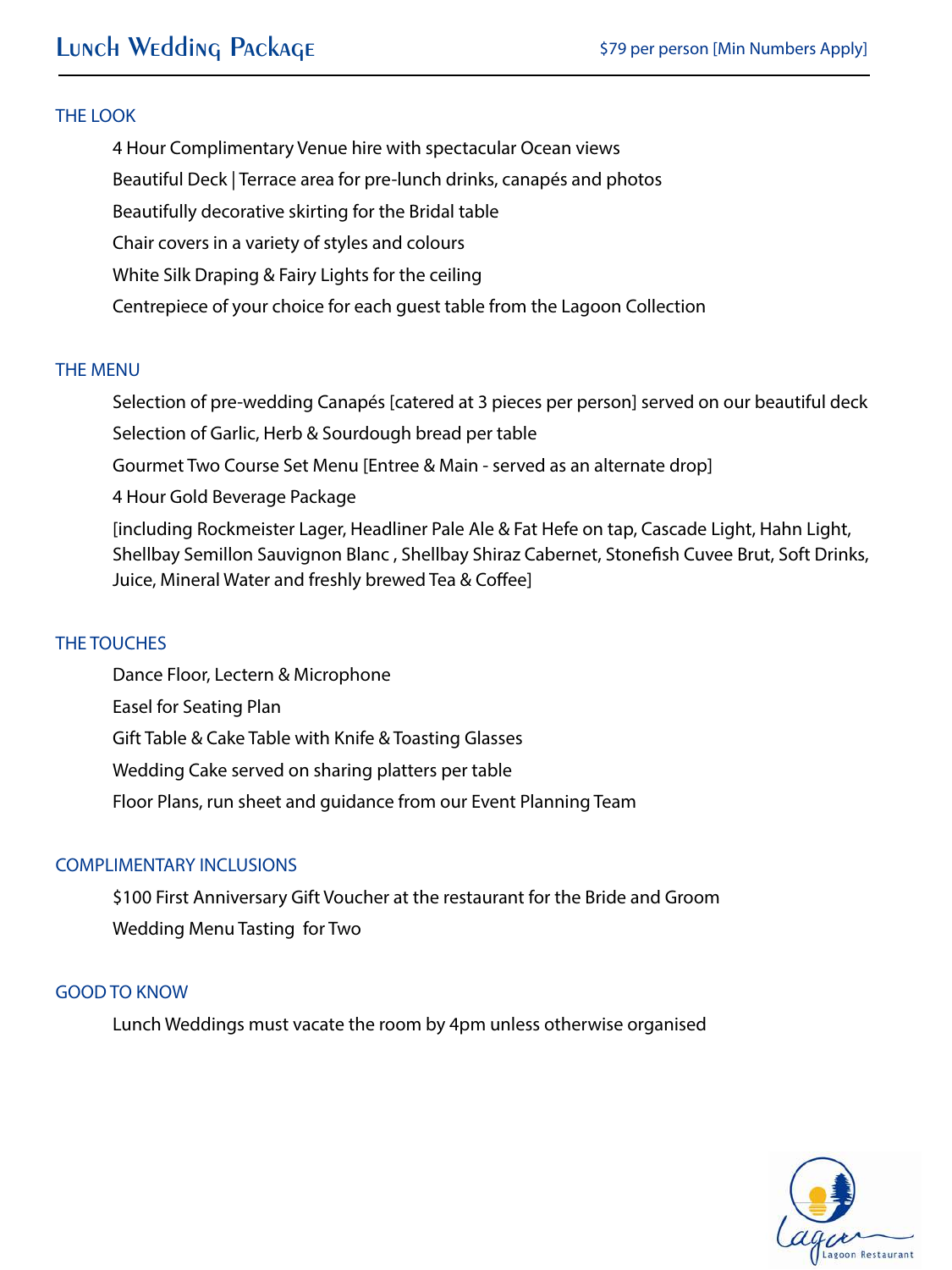3 Hour Complimentary Venue hire with spectacular Ocean views Beautiful Deck | Terrace area for mingling and photos Beautifully decorative skirting for the Bridal table White Silk Draping & Fairy Lights for the ceiling

#### THE MENU

Arrival Cocktail 'Lagoon Lace'

Assorted pastries, danishes & cinnamon scrolls served on our beautiful deck

Your choice of two of the below dishes [served as an alternate drop]

- Wild mushroom filled with spinach caramelised onion, zucchini, scrambled egg, topped with crispy panchetta
- Twice cooked Kipfler potato, Atlantic smoked salmon, spinach, fennel & a dill pesto souffle w crispy prosciutto and a side of sourdough
- Sun dried tomato & haloumi ricotta tart with a warm breakfast Lagoon salad
- Duo of scrambled eggs with onion, cheese and herb tart served with smashed potato, vine ripened grilled tomato and smoked salmon with lightly toasted sourdough

#### Fruit Platter per table

3 Hour Breakfast Beverage Package

[Rockmeister Lager, Stonefish Cuvee Brut, Soft Drinks, Juice, Mineral Water, specialty Tea and

Espresso Coffee]

#### THE TOUCHES

Dance Floor, Lectern & Microphone

Ceremony Set up [red carpet, registration table, 12 guest chairs with chair covers & white Balinese flags]

Easel for Seating Plan

Gift Table & Cake Table with Knife & Toasting Glasses

Wedding Cake served on sharing platters per table

Floor Plans, run sheet and guidance from our Event Planning Team

#### COMPLIMENTARY INCLUSIONS

\$100 First Anniversary Gift Voucher at the restaurant for the Bride and Groom

#### GOOD TO KNOW

Include Chair covers for an additonal \$5 pp [variety of styles & colours available] Breakfast Weddings must vacate the room by 11am unless otherwise organised

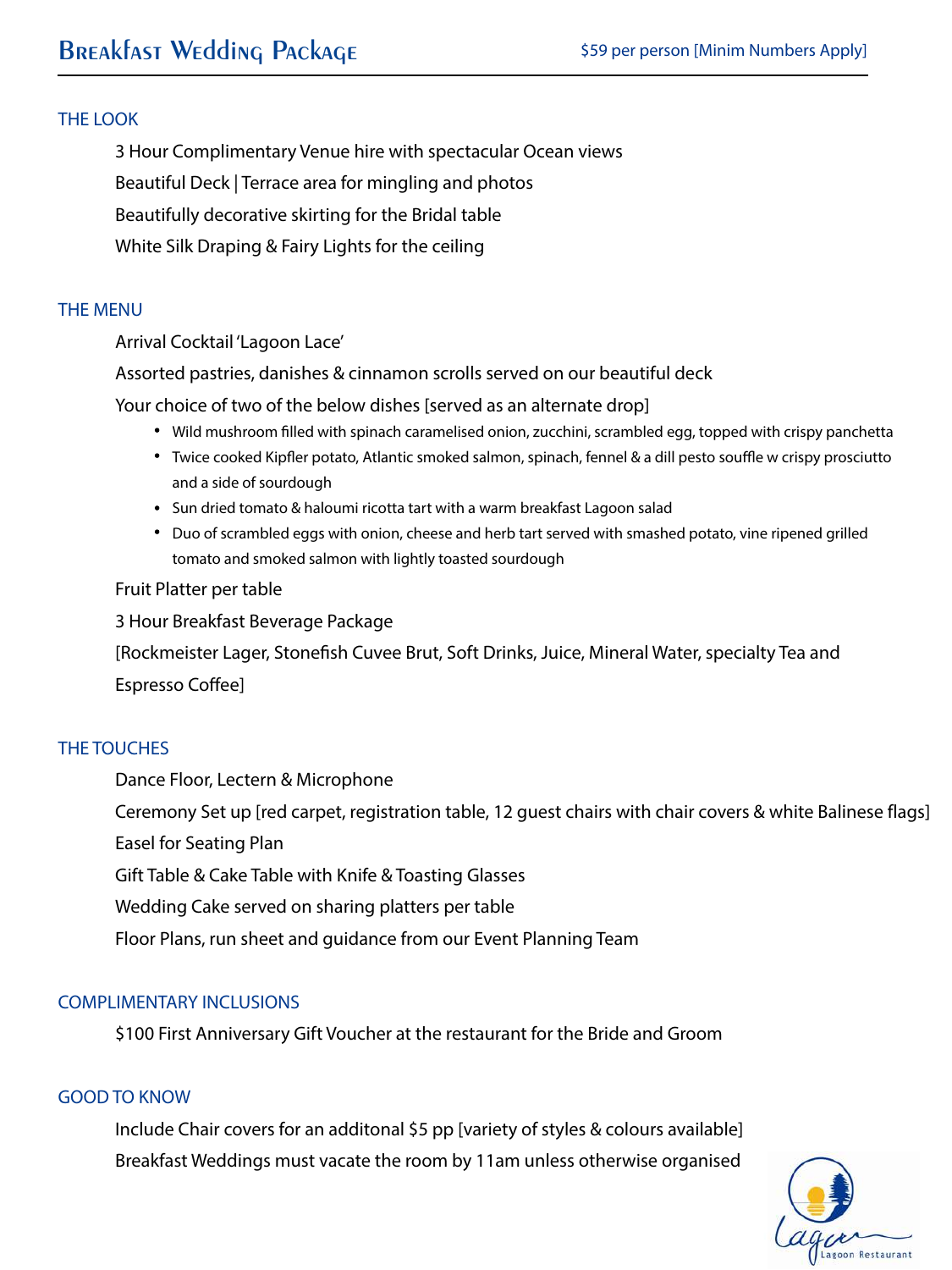5 Hour Complimentary Venue hire with spectacular Ocean views Beautiful Deck | Terrace area for canapés and photos Deluxe Furniture [wrapped Bar Tables, leather Ottomans, Cubes & Coffee tables in black or white] White Silk Draping & Fairy Lights for the ceiling

#### THE MENU

Arrival Cocktail 'Lagoon Lace'

Antipasto Platters

Selection of Gourmet Canapés [12 pieces per person]

Noodle Box per person

Gourmet Dessert Canapé Station [3 pieces per person]

5 Hour Gold Beverage Package

[including Rockmeister Lager, Headliner Pale Ale & Fat Hefe on tap, Cascade Light, Hahn Light, Shellbay Semillon Sauvignon Blanc, Shellbay Shiraz Cabernet, Stonefish Cuvee Brut, Soft Drinks, Juice, Mineral Water and freshly brewed Tea & Coffee]

## THE TOUCHES

 Professional Disc Jockey Easel for Welcome Sign Dance Floor, Lectern & Microphone Gift Table & Cake Table with Knife & Toasting Glasses Wedding Cake served on sharing platters per table Floor Plans, run sheet and guidance from our Event Planning Team

## COMPLIMENTARY INCLUSIONS

\$100 First Anniversary Gift Voucher at the restaurant for the Bride and Groom

#### GOOD TO KNOW

Upgrade to a 6 Hour Package for an additional \$10 per person [includes drinks | staff | room hire] Additional DJ hour available for \$100

Additional Furniture Package available \$250

Include a professional Master of Ceremonies, for pricing contact our Events team.

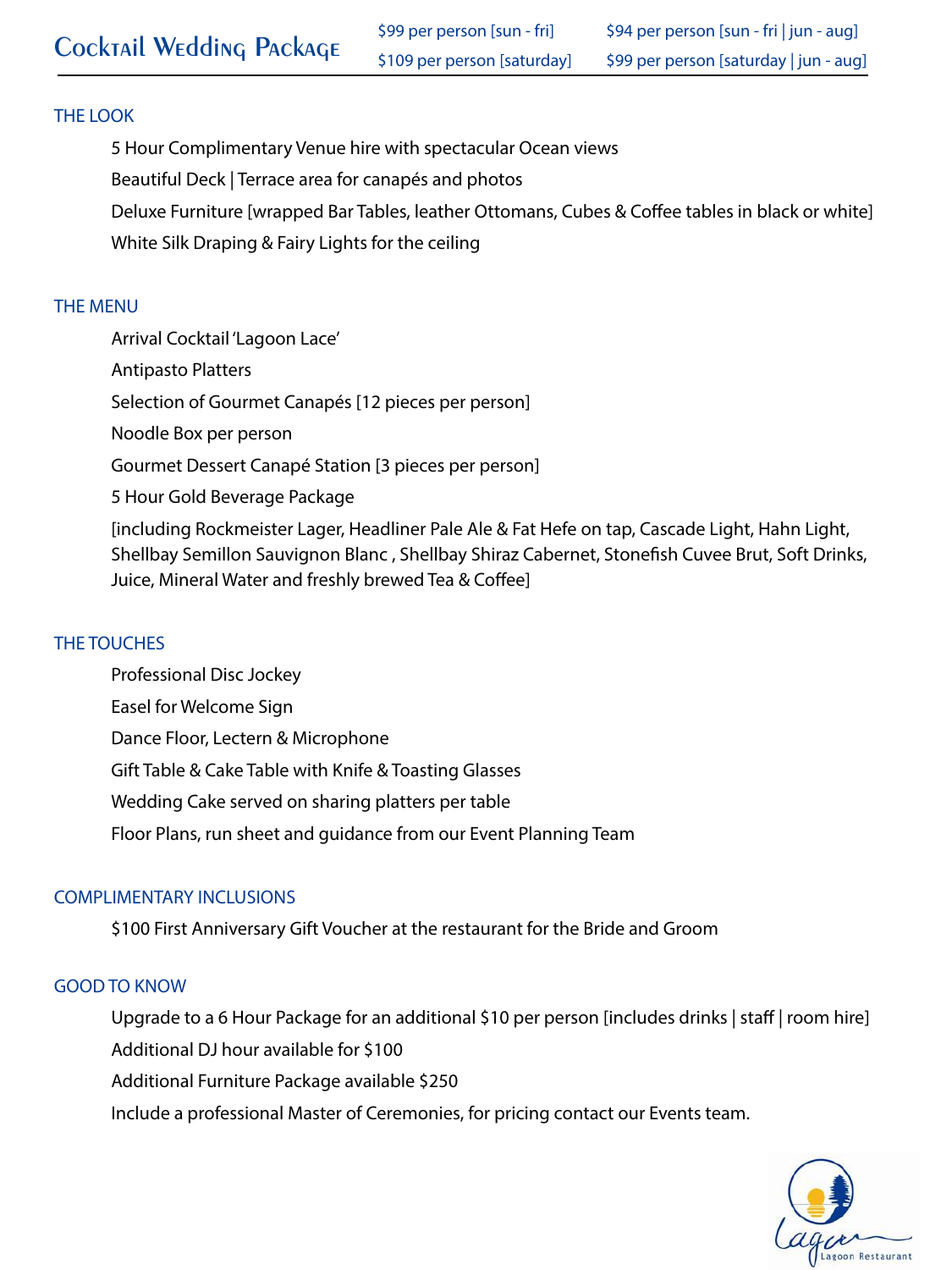#### COLD ENTREES

**Honey Glazed Chicken** honey & ginger infused chicken breast strips on a three bean micro herb & orange salad **Fresh Prawns** served with eschallot & citrus relish **Warm Beef Salad** with mixed greens and honey mustard dressing **Fresh Prawn Cocktail** with rocket, cucumber & spicy lime cocktail sauce with shaved lemon grass croustillant **Ocean Trout** cured ocean trout w pear & micro herb salad, Furidake dust **Smoked Tasmanian Salmon** served with caper berries, Spanish onion and a dill & lime sour cream **Sydney Rock Oysters Natural 1/2 Dozen [+2]** served with Thai Chilli Spice **Mixed Seafood Plate [+3]** oysters, fresh prawns, tempura prawns, scallops, salt & peper calamari & smoked salmon

## HOT ENTREES

**Salt & Pepper Calamari** served with garlic aioli **Char Grilled Haloumi & Fresh Asparagus** with vine ripened cherry tomatos, balsamic reduction & caramelised onion chutney [v] **Thai Beef Salad** served warm with vermicelli rice noodles **Cajun Chicken** pan fried strips of chicken in Cajun spice with fresh cucumber raita **Ricotta Cannelloni** with wilted spinach, roasted capsicum sauce & pesto evo [v] **Pasta Carbonara** cream based sauce with bacon & mushrooms **Pasta With Sun Dried Tomatoes** served with fresh basil [v] **BBQ Octopus**  $[+]$  marinated with garlic, chilli & ginger **Tempura Prawns [+2]** golden fried w Japanese salad & ponzu glaze **Oysters Kilpatrick 1/2 Dozen [+3]** with bacon and spicy tomato sauce **Half Shell Scallops [+3]** grilled in the shell with soy, ginger & shallots **North Atlantic Sea Scallops [+3]** seared jumbo Atlantic scallops w pea puree, crispy parmesan & fried kale

Please note that any dish with a [+] value is an additional spend per person. We have taken into account that the dish is served for every second person and priced accordingly. We cater for any dietary requirement at no additional cost.



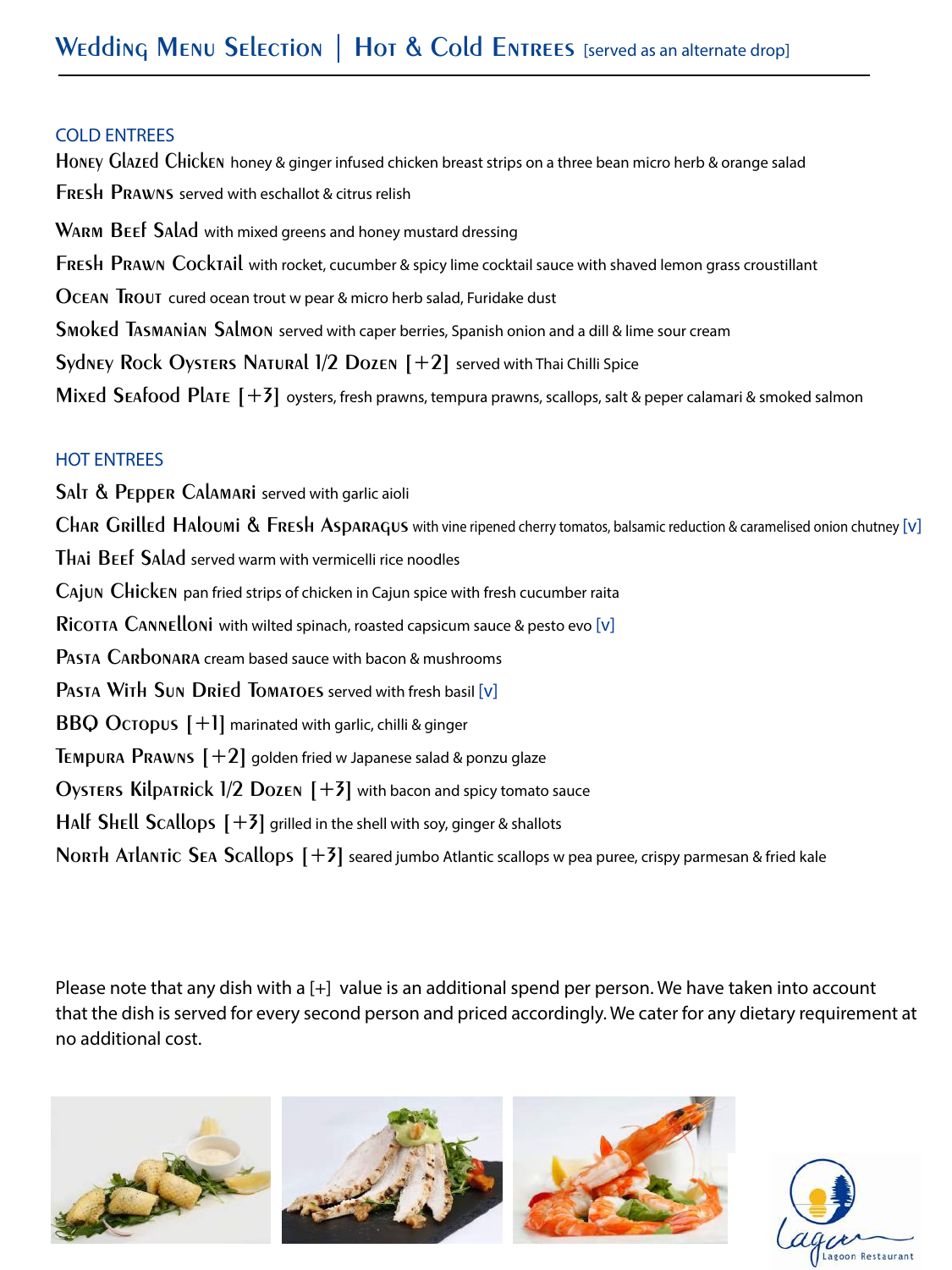#### MAINS | SEAFOOD

**Grilled John Dory Fillet** topped with a champagne & basil beurre blanc **Local Flathead Fillets** lightly crusted in fresh lemon thyme & drizzled with extra virgin olive oil **Atlantic Salmon Fillet** cauliflower & squid ink puree & salsa verde **Grilled Barramundi Fillet** with a lemon beurre blanc **Barramundi Nick** barramundi fillet marinated in coconut milk, lime & ginger, pan roasted & topped with our famous Nick sauce **Local SNAPPER Fillets**  $[+2]$  grilled with lemon thyme butter **John Dory with Scampi [+2]** grilled and topped with basil cream sauce **Wild Barramundi with BBQ King Prawns [+3]** topped with our special sauce **1/2 Western Australian Lobster Mornay [+6]** served on a bed of rice **BBQ King Prawns [+6]** with chilli, ginger or garlic sauce served with rice **Western Australian Lobster Mornay [+10]** 550 - 650grams, served on a bed of rice

## MAINS | MEAT | POULTRY | VEGETARIAN

**Berkshire Pork Belly** 12 hour slow roasted with apple puree, radicchio & grape salad & port glaze **Veal Lemone** cutlet of veal, roasted and served with lemon butter sauce **Veal Prime Rib** 4 hour slow roasted with herbs, garlic & pepper crust with Paris mash & shiraz jus **Middle Eastern Spiced Chicken** chicken breast cooked with aromatic spices served on a bed of rice with a side of cucumber raita **King Island Chicken** with King Island camembert and walnuts, pan fried and served with cranberry jus **Char Grilled Chicken Breast** filled w smoky provolone & thyme farce served w roasted yams **Trio of Quinoa** w roasted heirloom root vegetables, wilted spinach, ash goats cheese, pine nuts & balsamic glaze [v] Eye Fillet of  $B$ eef  $[+2]$  cooked medium with a red wine jus **V**EA $\mathsf I$   $\mathsf F$  and  $\mathsf I$   $\mathsf F$  and  $\mathsf F$  char-grilled veal cutlet with chorizo jus served with red claw yabbies & a wild herb and pine nut beurre



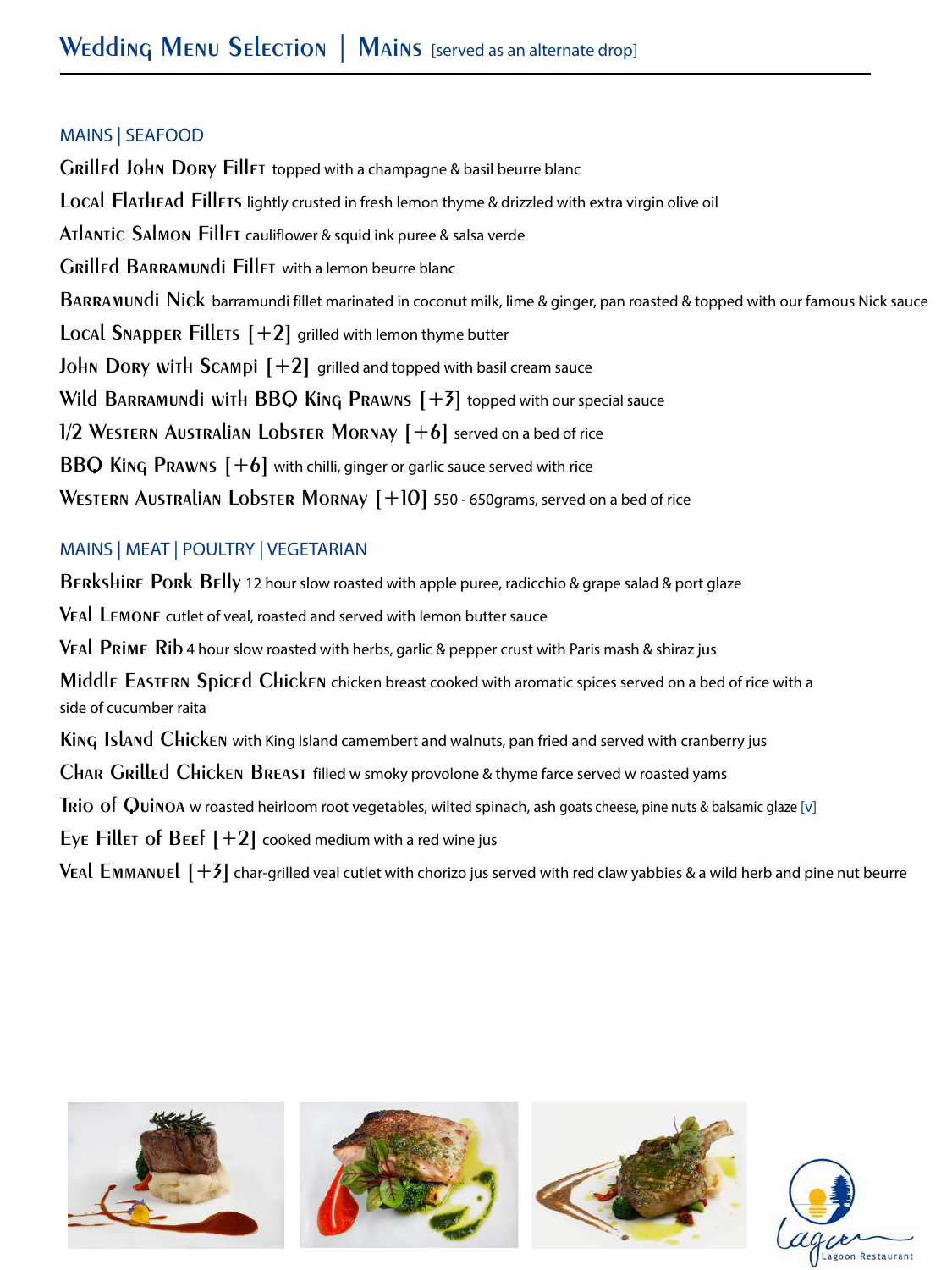#### **DESSERTS**

**Chef's Selection** a selection of desserts chosen by our Pastry chef **Vanilla Bean Panna Cotta** w Scandinavian wild berry & strawberry champagne kissel & french mint **Assorted Gelato** a variety of gelato served with crisp tuille **Baked Chocolate Tart** sticky choc fudge on a sweet chocolate short crust **Creme Caramel** a deliciously light, set vanilla bean custard surrounded by a pool of golden caramel sauce **Orange & Mango Cheesecake** our own traditional recipe **Raspberry Cheesecake** our own traditional recipe **lemon Tart** caramelised & served with orange cognac syrup **Tiramisu** espresso & marsala soaked savoiardi topped with cocoa **Creme Brule [+1]** creamy baked custard with hazlenut and crispy toffee **Strawberries & Cream [+2]** fresh strawberries w chantilly cream **Chocolate Caramel Peanut Bomb [+2]** tempered chocolate sphere filled w a 30 second sponge, vanilla bean gelato & peanut brittle. Topped w warm salted caramel chocolate

# **Wedding Menu Selection | Canapes**

#### CANAPES

**LEMON PEDDER CHICKEN** SALMON TERRINE ON CROUTON **Cheese & Spinach Triangles** [v] **Barramundi Tempura Cocktails Asparagus & Prosciutto Bundles** [gf] **Oriental Spring Rolls** [v] **Thai Beef Salad Cheesy Risotto Bites** [v] **Tempura Vegetables** [v] **Tomato & Basil Bruschetta** [v] **Fine Potato & Kumara Frittata** [v | gf] **Squid Patties Sun Dried Tomato & Basil Risotto Ball Pork Belly Crisp Moroccan Beef Kofta Pumpkin & Feta Filo** [v] **Mediterranean Chicken Skewer Thai Fish Cake Vegetarian Wonton** [v] **Chilli & Lemongrass Prawn Wrap**

**Caramelised Onion & Fetta Croquette** [v] **Ricotta & Spinach stuffed Field Mushroom** [v]

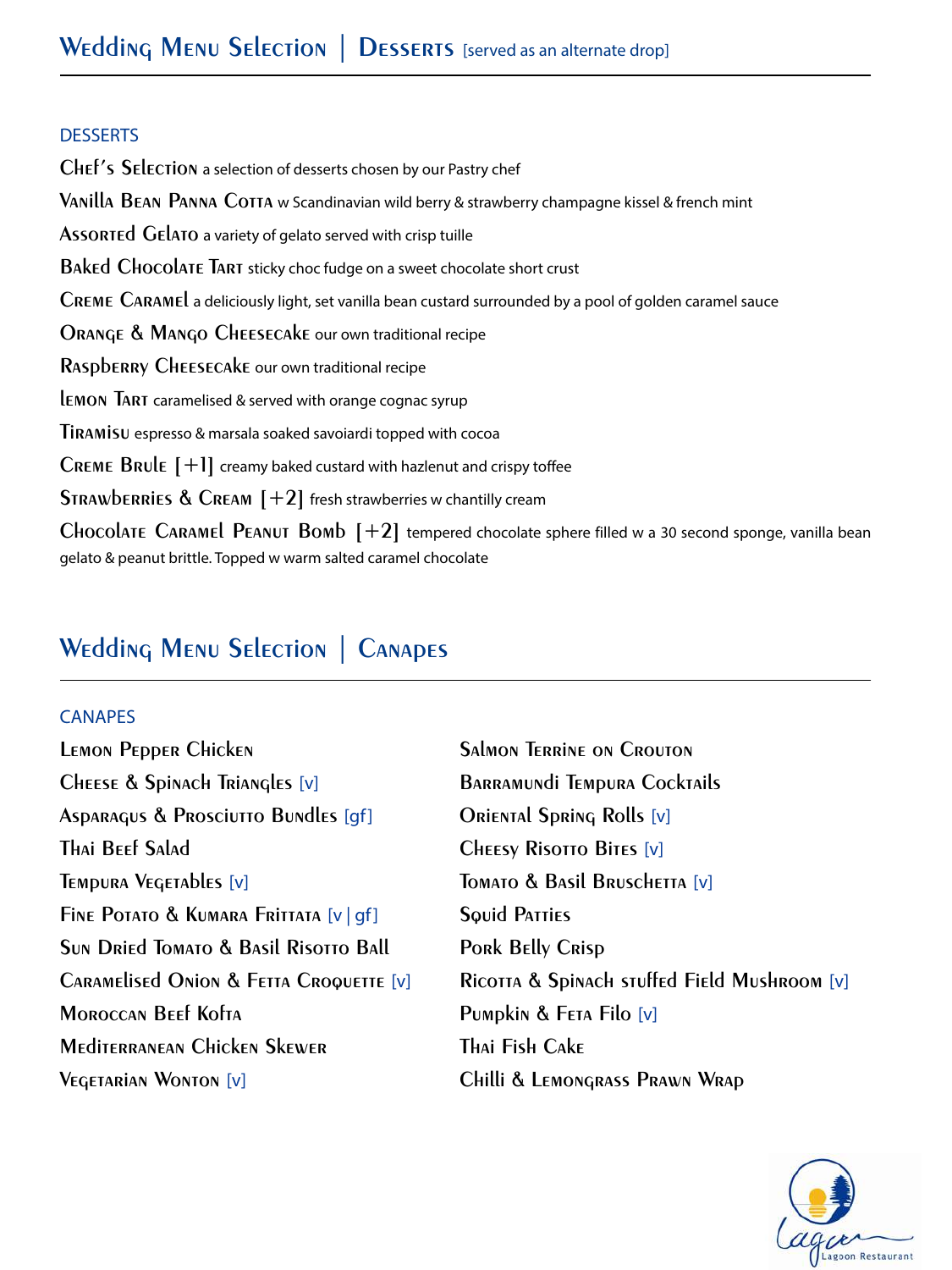#### PREMIUM CANAPES

- **Soy Scallops [gf]** Salt & Pepper Squid **TEMPURA PRAWNS** Sydney Rock Oysters [qf] **Oysters Kilpatrick** [gf] **Coconut Prawns Fresh Prawns on Crouton Smoked Salmon Tartare on Crouton BBQ Green Prawn on Skewer Chicken Yakatori Skewer Prawn Cocktail served in spoon Haloumi & Watermelon Skewer** [v] **BEEF & PROSCIUTTO MINI MIGNON DUCK & Apple WONTON Eye Fillet & Peppercorn Skewer** [gf] **Prawn & Chive Wonton Chorizo & Tomato stuffed Field Mushroom** 
	-

#### NOODLE BOXES [\$6.50 per box] CRISPY GNOCCHI BOXES [\$6.50 per box]

**Vegetarian Noodle Box Basil Pesto Gnocchi** [v]

#### PREMIUM BOXES [\$8.5 per box]

**Fish & handcut chips Calamari & handcut chips Chicken Tenderloins & handcut chips** 

#### DESSERT CANAPES [choose 3 for \$10pp]

White Chocolate Strawberries **COCONUT Meringues Chocolate Tartlets Caramel Slice** White Chocolate Spring Roll **Lemon Meringue Tart Red Velvet Cupcakes Profiteroles Belgian Choc Brownie White Chocolate Blondie**

**Beef Noodle Box Gnocchi with Carbonara sauce Curried Chicken Noodle Box Gnocchi with Sundried Napolitana sauce** [v]

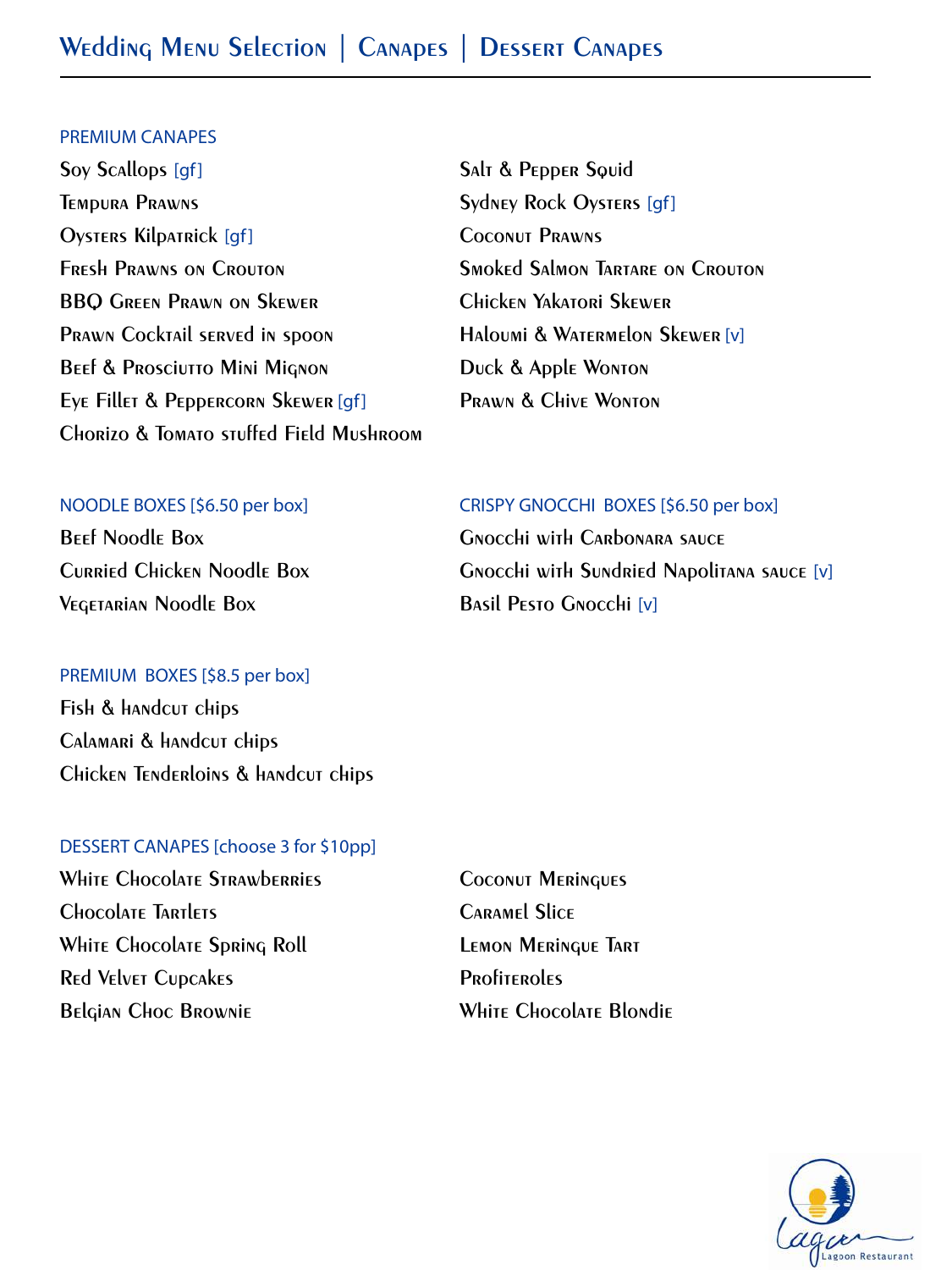#### SHARING PLATTERS

| THREE Dip PlATTER seasonal produce                                                                  |          | \$40   |  |
|-----------------------------------------------------------------------------------------------------|----------|--------|--|
| ANITDASTO PlATTER cured meat, marinated olives, feta, oven roasted vege served with lavosh crisps   |          |        |  |
| SEAfood ANTIDASTO PlATTER cured meats, marinated olives & feta, oven roasted vege served with       |          |        |  |
| handmade lavosh, prawns, natural oysters, Balmain Bugs                                              |          |        |  |
| FRUIT PLATTER assorted seasonal fruit                                                               |          | \$45   |  |
| CHEESE $\&$ Fruit Platter chef's selection of gourmet imported cheeses with handmade lavosh         |          | \$75   |  |
| TEMPURA BARRAMUNDI PIECES 30 pieces per platter                                                     |          | \$55   |  |
| FRESH PRAWNS unpeeled, served with cocktail sauce & lemon                                           | $1/2$ kg | \$25   |  |
|                                                                                                     | $1$ kg   | \$40   |  |
| LEMON PEPPER CHICKEN SKEWERS 30 pieces per platter                                                  |          | \$45   |  |
| Chicken Yakatori Skewer 30 pieces per platter                                                       |          | \$45   |  |
| <b>FETTUCINE WITH SMOKED SALMON served with a dill cream sauce</b>                                  |          | \$55   |  |
| FETTUCINE WITH SUN DRIEd TOMATOES served with fresh basil                                           |          | \$45   |  |
| <b>FETTUCINE WITH BACON &amp; MUSHROOM</b>                                                          |          | \$45   |  |
| TEMPURA PRAWNS 30 pieces per platter                                                                |          | \$79   |  |
| SAIT & PEPPER CALAMARI 30 pieces per platter                                                        |          | \$79   |  |
| ORIENTAl SpRING Rolls 30 pieces per platter                                                         |          | \$40   |  |
| THAI FISH CAKES 30 pieces per platter                                                               |          | \$40   |  |
| CHEESE & Spinach Triangles 30 pieces per platter                                                    |          | \$40   |  |
| HAND CUT Chips                                                                                      |          | \$6.5  |  |
| Lagoon Salad                                                                                        |          | \$26.9 |  |
| <b>GARDEN SALAD</b>                                                                                 |          | \$10.9 |  |
| <b>GREEK SALAD</b>                                                                                  |          | \$15.5 |  |
| <b>HERD OR GARLIC BREAD</b>                                                                         |          | \$6.9  |  |
| <b>Woodfined Soundough</b>                                                                          |          | \$9.9  |  |
| Cold SEAfood PlATTER balmain bugs, blue swimmer crab, natural oysters, fresh prawns & smoked salmon |          | \$64   |  |
| Hot & Cold Seafood Platter                                                                          |          |        |  |
| [HOT] whole lobster mornay, Moreton Bay Bugs, BBQ King Prawns, kilpatrick and mornay oysters,       |          |        |  |
|                                                                                                     |          |        |  |

scallops in the shell, BBQ Octopus, Salt & Pepper Calamari, Barramundi pieces & tempura prawns

[COLD] Balmain bugs, blue swimmer crab, natural oysters, fresh prawns & smoked salmon

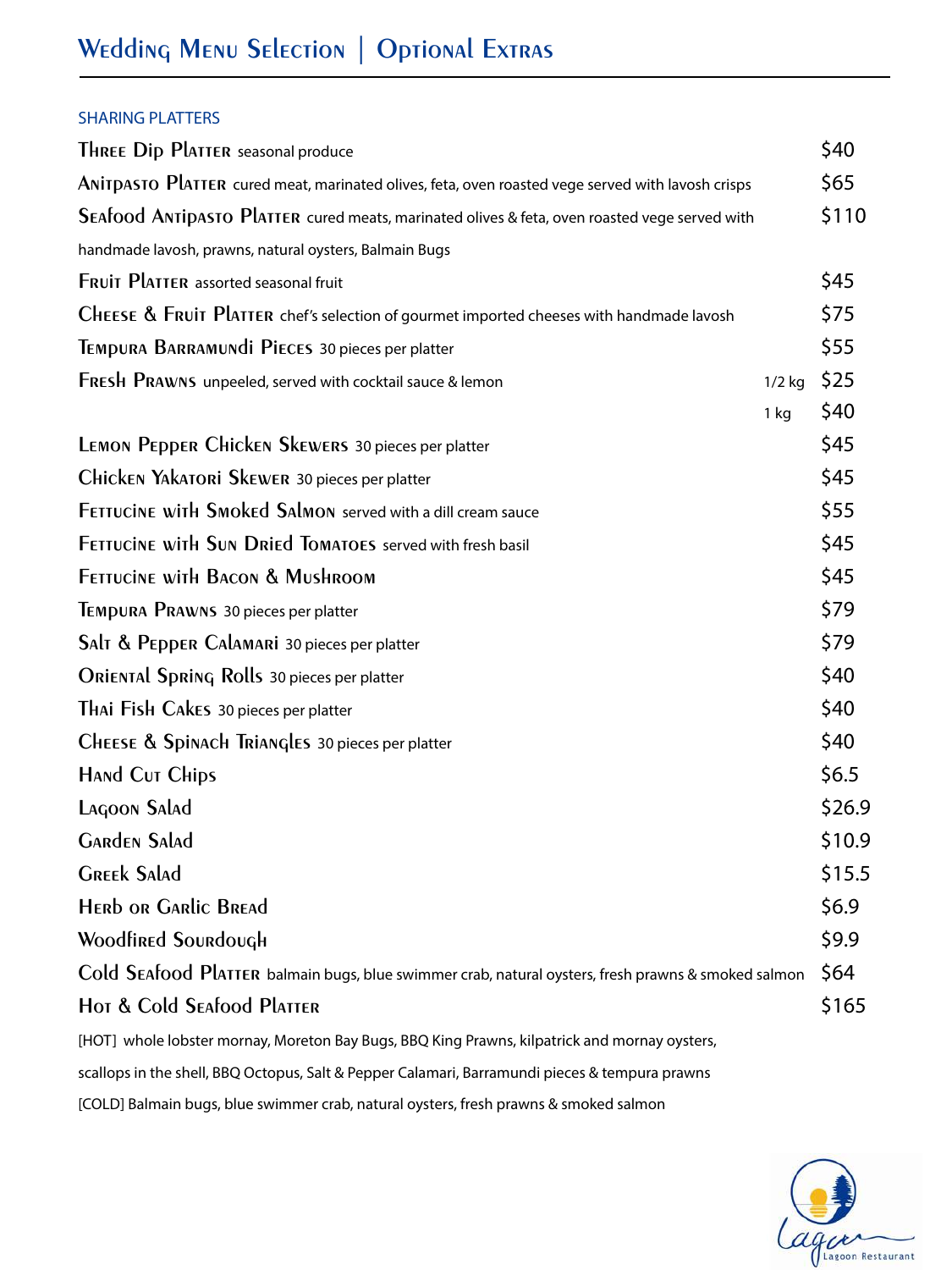# **NEED SOMETHING EXTRA?**

| CAST IRON CANdelabras wrought iron candelabras with white pillar candle                                                             | \$40 per table |
|-------------------------------------------------------------------------------------------------------------------------------------|----------------|
| Silver Disc Chandelier acrylic cascading silver disc chandelier with led lights                                                     | \$40 per table |
| VINTAGE SILVER CANdelabra elegant vintage style candelabra with candles                                                             | \$40 per table |
| DJ Only experienced Disc Jockey [4 hour duration]                                                                                   | \$400          |
| DJ Only experienced Disc Jockey [5 hour duration]                                                                                   | \$500          |
| <b>Additional Hour DJ Only</b>                                                                                                      | \$100          |
| MC professional Master of Ceremonies                                                                                                | Enquire within |
| DANCE Floor parquetry dance floor in flexible sizes                                                                                 | \$250          |
| STAGE elevated stage available for Bridal Table or Band [max 10pax]                                                                 | \$350          |
| <b>STAR CURTAIN one sided star curtain</b>                                                                                          | \$400          |
| <b>STAR CURTAIN double sided star curtain</b>                                                                                       | \$450          |
| Chain Covers available in a variety of styles & colours                                                                             | \$5 per chair  |
| SASHES for Chair Covers available in a variety colours                                                                              | \$2 per chair  |
| Visual Equipment projector                                                                                                          | \$200          |
| Visual Equipment projector screen                                                                                                   | \$35           |
| Wishing Well                                                                                                                        | \$75           |
| <b>CEREMONY SET Up</b><br>red carpet, registration table with two chairs, 12 guest chairs, chair covers<br>and white Balinese flags | \$350          |
| Photo Booth Package<br>Five hour booth hire, Props, Attendant & Leather Guest Book                                                  | \$895          |

If you intend to have your Wedding Ceremony outside the Lagoon Restaurant on the beach, please phone Wollongong City Council | Department of Natural Resources on [02] 4227 7111 to reserve your area.

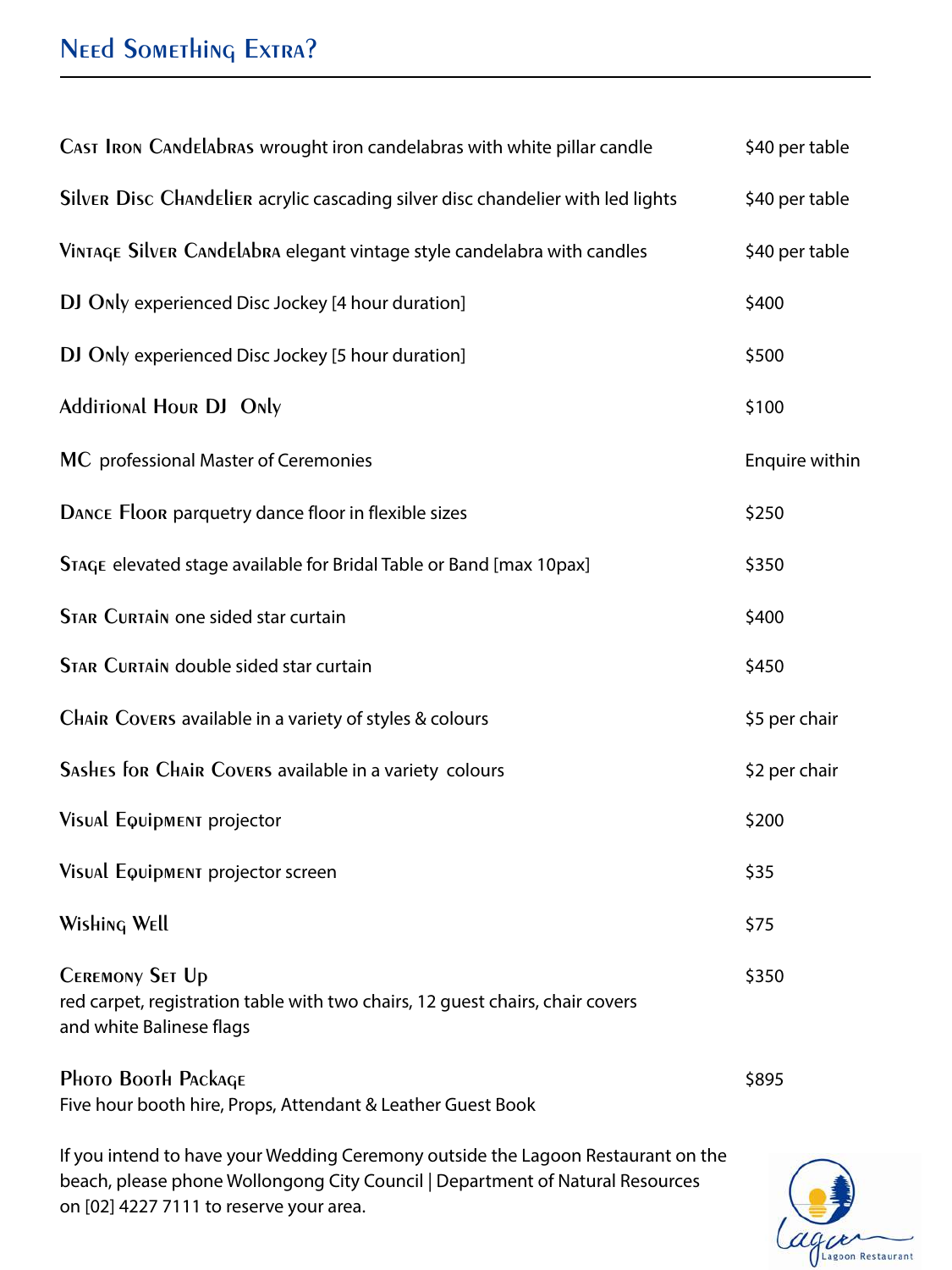# **Beverage Packages**

#### SILVER PACKAGE

**Inclusions:** Rockmeister Lager, Cascade Light, Shellbay Semillon Sauvignon Blanc, Shellbay Shiraz Cabernet, Soft Drinks, freshly brewed Tea & Coffee

#### GOLD PACKAGE

**Inclusions:** Rockmeister Lager, Headliner Pale Ale & Fat Hefe on tap, Cascade Light, Shellbay Semillon Sauvignon Blanc, Shellbay Shiraz Cabernet, Stonefish Cuvee Brut, Soft Drinks, Juice, Mineral Water, freshly brewed Tea & Coffee

#### PLATINUM PACKAGE

**Inclusions:** All Draught & Light Beers, Choice of Red & White Wine from the Stonefish range, Stonefish Cuvee Brut, Wicked Secrets Sparkling Pink Moscato, Soft Drinks, Juice, Mineral Water, freshly brewed Tea & Coffee

#### PREMIUM PLATINUM PACKAGE

**Inclusions:** All Draught & Light Beers, Choice of Stonefish Wines, Stonefish Cuvee Brut, Wicked Secrets Sparkling Moscato, Corona, Stella Artois, Tooheys Extra Dry, Long John Cider on tap, House Spirits, Soft Drinks, Juice, Mineral Water, freshly brewed Tea & Coffee

**Draught Beers** Crown Lager | Rockmeister Lager | Headliner Pale Ale | Fat Hefe

**Light Beers** Cascade Light | Hahn Light

**BOTTLED BEVERAGES [+5] Corona | Stella Artois | Tooheys Extra Dry [Gold & Platinum Only]** 

House Spirits  $[+10]$  Vodka, Bourbon, Scotch, Gin, Bacardi, Bundaberg Rum [Gold & Platinum Only]

**Sparkling Moscato [+2]** Wicked Secrets Pink Moscato

**Cocktail Pitcher [\$32 per pitcher]** Cosmopolitan | Blue Lagoon | Illusion [1.2 litre | 8 glasses]

|  | <b>WHITE WINE</b> |
|--|-------------------|
|  |                   |

Shellbay Semillon Sauvignon Blanc [Great Southern WA] Shellbay Shiraz Cabernet [Franklin River WA] Stonefish Chardonnay [Margaret River WA] Stonefish Cab Sav [Great Southern WA] Stonefish Verdelho [Hunter Valley NSW] Stonefish Shiraz [Great Southern WA] Stonefish Sauvignon Blanc [Margaret River WA] Stonefish Merlot [Great Southern WA]

#### **Red Wine**

#### **Upgrade Options**

| Silver Drinks Packge to Gold Drinks Package                                           | additional \$5 per person |
|---------------------------------------------------------------------------------------|---------------------------|
| Gold Drinks Package to Platinum Drinks Package                                        | additional \$5 per person |
| Platinum Drinks Package to Premium Platinum Drinks Package additional \$15 per person |                           |

#### **Beverage Package Extension**

Additional hour of beverages [drinks | staff | room hire] additional \$10 per person

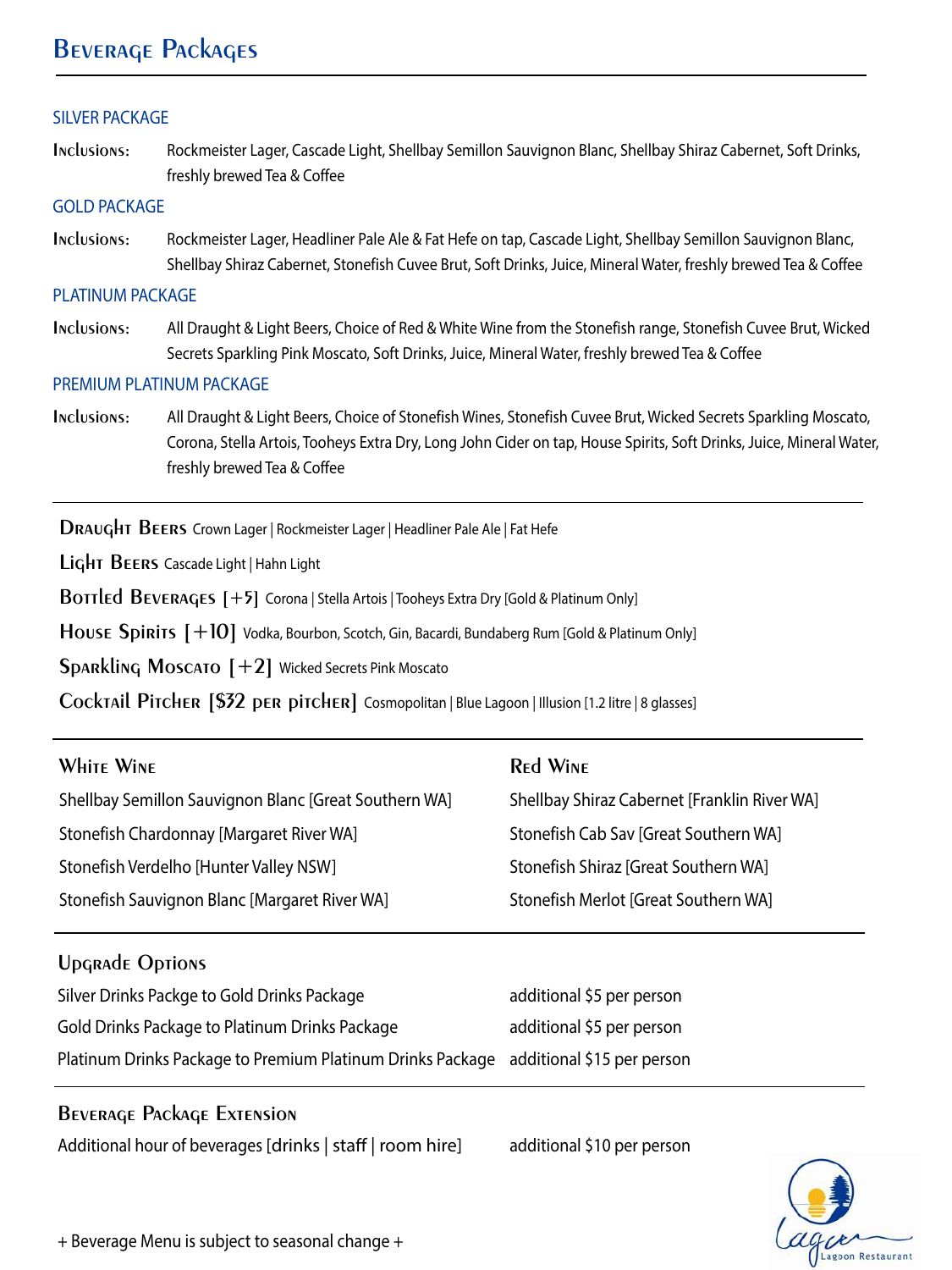**Children are charged at 50% of the chosen Package** 

includes decorative items, kids menu & non-alcoholic beverages from your package

## BREADS

**Selection of Woodfire Bread**

## MAINS

**Chicken Schnitzel Tenderloin & Chips Fish & Chips Pasta Napolitana Calamari & Chips Grilled Chicken with mashed potato**

## **DESSERTS**

**Vanilla Bean Gelato** with your choice of topping **Chocolate Dragster** racy chocolate tart transformed into a dragster

BEVERAGES **Non-Alcoholic Beverages from Adult Package**

# **Teenage Package [**Teens 13 - 17 years old]

**Teens are charged at 75% of the chosen Package**  includes decorative & menu items with non-alcoholic beverages from your selected package

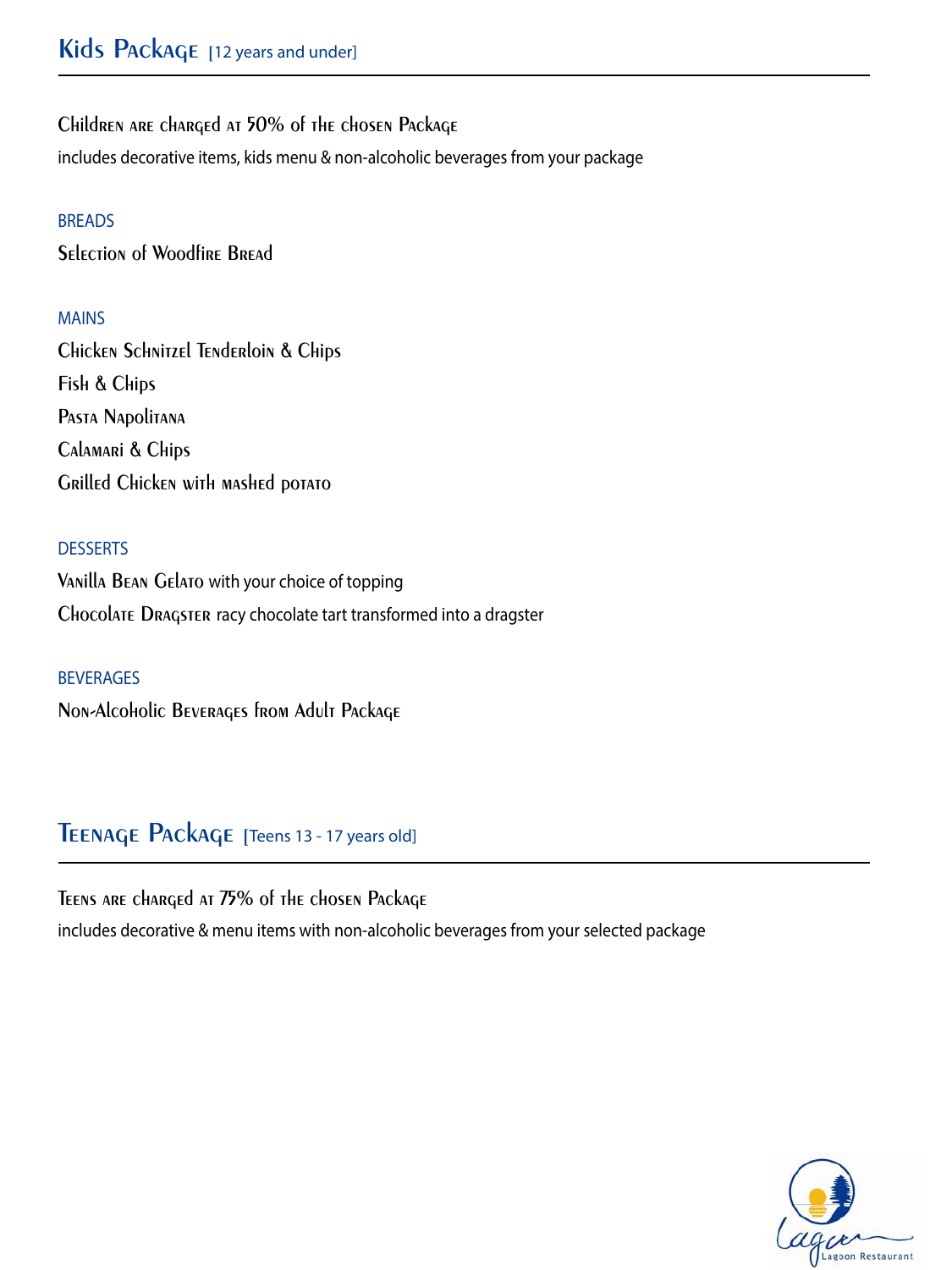#### KITCHEN TEA | BRIDAL SHOWER

## **Seacliff High Tea**

Share your special day with your family and friends and celebrate with a beautiful High Tea at our sister restaurant Seacliff. Enjoy Seacliff's traditional Hight Tea from \$44 per person or our Sparkling High Tea for \$49 per person which includes a glass of French champagne on arrival.

High Teas are held on the 1st and 3rd Sunday of every month. Enjoy the spectacular surroundings while devouring the divine three tiered platter of sandwiches, scones, savouries and sweets. Seacliff offers a large selection of tantelising teas including Strawberry Champagne, Turkish Apple or the Seacliff Signature Tea.

Private High Teas are available for a minimum of 50 guests at \$49 per person. With ample room for party games your guests can enjoy and remember your day as their favourite event yet.

## HENS | BUCKS PARTY

#### **SET MENU Options**

The Lagoon offers a variety of Set Menu options, starting from \$45 for two courses [Main | Dessert] or \$55 for three courses [Entree | Main | Dessert]. Try our mouth-watering Cocktails from our world class bar while you sit back and relax before you head out to enjoy the Wollongong Night life.

## **Cocktail Party**

Celebrate in a relaxed atmosphere with a Cocktail Party at the Lagoon. We offer an elegant beach side setting with intimate lighting and magnificent views to share canapés and drinks either in our lounge area or a private room with access to our alfresco terrace or beautiful deck.

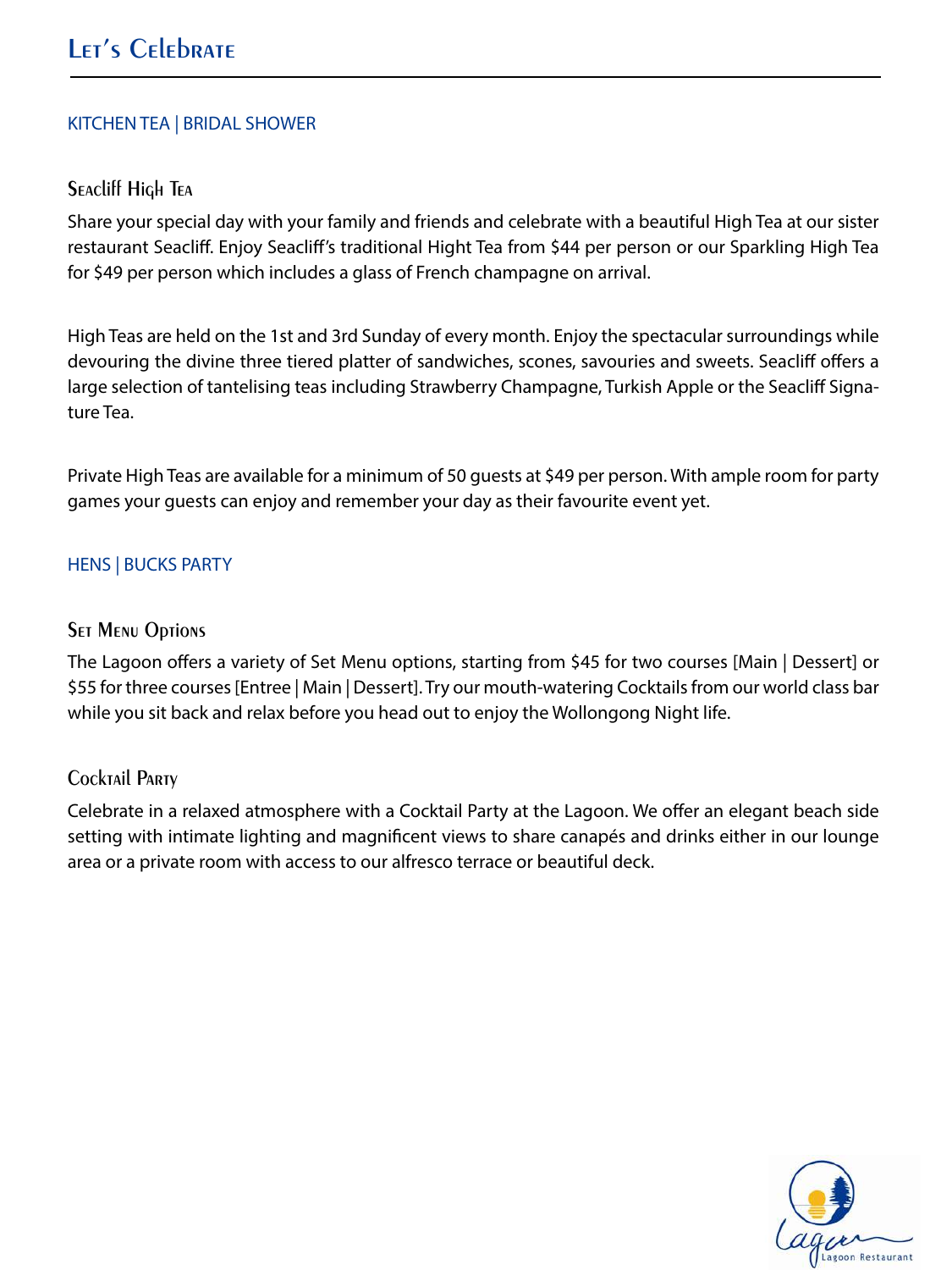# **At A Glance**

#### DEPOSIT

A deposit is required to confirm your booking and secure your chosen private Function room. The deposit is refunded within 7-10 days after your event as per our Terms & Conditions. Please ensure to provide account details for your deposit refund.

#### PAYMENT

Full payment of the event is to be settled seven [7] days before the date of the Wedding. Failure to settle the account in advance will result in the function being cancelled.

#### PROFESSIONALS

Professionals are charged at \$35. This includes a Main Meal and non-alcoholic beverages. This is available to photographers, videographers, band members, DJ and any person who is providing a service at your wedding, who is not a guest.

#### DIETARY REQUESTS

Dietary requests can be accommodated and will be catered for at no additional cost. Please advise your Event Coordinator two [2] weeks prior to the event.

#### WEDDING TASTINGS

Complimentary Wedding Tastings are available for the Bride & Groom. Tastings must be pre-arranged with an Event Coordinator and are not available on Friday and Saturday Nights or Sunday Lunches. Additional guests are costed as per function menu. Canapes are not available at tastings. If hosting a Cocktail Wedding, tastings may be booked on the back of another Cocktail Wedding if one is occuring within the required time period.

#### OUTDOOR CEREMONY - WET WEATHER BACKUP

If you have booked an outdoor ceremony, pleae note that the Lagoon can not offer a wet weather backup, even if you have booked our Ceremony Set up. Please speak to our Events Team if you need assistance in finding a suitable wet weather venue for your ceremony.

#### MC | DJ

If your package includes a MC | DJ, the Lagoon will book those services when your event has been confirmed and the deposit has been received. If you choose to book a DJ from an outside supplier they must provide their own speakers & equipment.

#### CAKES & FLOWERS

Weddding cakes and flowers must be delivered on the day of the event and not the day prior. We have limited storage and are unable to store cakes and flowers in our cool rooms.

#### DECORATIVE ITEMS

All decorative items for your event can be delivered the day prior but must be appropriately packed in storage boxes with lids and clearly labeled with the day, date & name of the event. Place cards must be sorted in table order in separate envelopes per table. Please note that we do not assemble centre pieces, but are happy to place assembled centre pieces on the tables.

#### BALLOONS

You are welcome to bring your own balloons for your event. Balloons must be delivered on the day of the event and not the day prior. We have limited storage and do not take responsibility for deflated or popped balloons. Balloon Expressions are our prefered supplier & deliver 7 days a week. Ask your Event Co-Ordinator for details. WHEELCHAIR & DISABLED ACCESS

Wheelchair access to the building and designated disabled toilets are available.

#### PAYMENT VIA DIRECT DEBIT

Bank Details |BSB 112 879 | Acc No. 475 927 993 | Please indicate Date and Name of Function

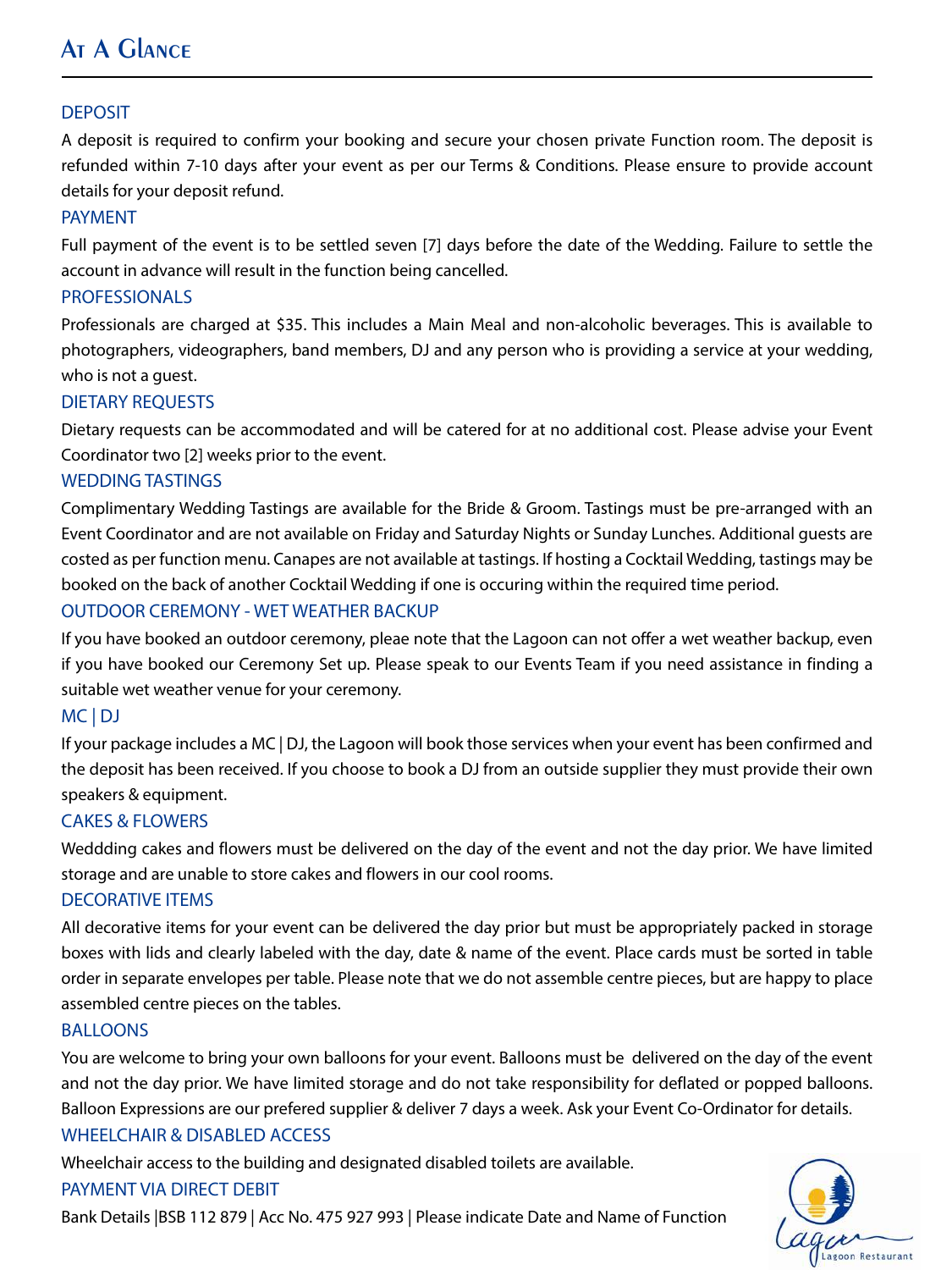# **Terms And Conditions**

#### **DEPOSIT**

A deposit is required to confirm your booking & secure a Private Function room. The deposit is \$500 per Private Room, \$1000 to book the Main Dining area exclusively. The deposit is to be paid on confirmation of the date. Prior to the deposit being paid, the venue will be held for seven [7] days. If verbal communication is not recieved within this time, management reserve the right to cancel the booking and allocate the venue to another client. In order to secure the reservation, confirmation deposits should be received within seven [7] days of acceptance along with the booking confirmation form signed in acceptance of these Terms & Conditions. The deposit will be held as a security bond and refunded seven [7] to ten [10] working days after the event and can be used to

cover damaged property, stolen items and any unpaid tabs.

#### CHANGING THE DATE OF YOUR FUNCTION

We will allow you to change the date of your Function ONCE [1] without penalty, should you need to change the date a second or consecutive time, the deposit will be forfeited and a new deposit is needed to re-book. Should you wish to cancel your reservation after already changing the date, the deposit

will be forfeited regardless of how much notice is given.

#### PAYMENT

Full payment is to be settled seven [7] days before the date of the event. Failure to settle the account in advance will result in the function being cancelled. PAYMENT TYPE

Major credit cards, company cheques, electronic transfers [EFT] or cash payments are acceptable. Please note Diner Cards will incur a three [3] % surcharge. MINIMUM SPEND

The agreed minimum spend is applicable, if this amount is not reached on the evening, the outstanding balance will be charged to the client's credit card given on confirmation or taken out of the holding deposit.

#### CANCELLATIONS

The Lagoon Restaurant must be notified of all cancellations in writing. If the cancellation is less than three [3] months prior to the date of the function, the deposit is non-refundable. If less than one [1] month prior to the date of the function fifty [50] % of the minimum spend applies. If less than two [2] weeks

prior to the date of the function the full amount of the event applies.

#### FINAL DETAILS

Final numbers, menus and room set ups must be confirmed in writing seven [7] days prior to the event. Confirmation of numbers is required three [3] days

prior to your event. After this time, no downward adjustment in the total catering cost is possible.

#### CHANGES TO MENU CHOICES

Menu choices are to be confirmed four [4] weeks prior to the event. Any changes thereafter to the agreed menu and beverage choices must be made

through management. For any additional guests over the number confirmed, the quoted and agreed price per person will apply providing that the Lagoon

can accomodate the extra numbers.

#### VACATION OF FUNCTON ROOMS

The function room must be vacated by 4.pm for lunch bookings and 11am for breakfast bookings, unless otherwise specified. There is no hire fee for the private room but a minimum number of adults or minimum spend is required. The restaurant reserves the right to move groups to the main dining room if numbers drop significantly.

#### OTHER FUNCTIONS

The restaurant reserves the right to book other functions in the same room up to an hour before the scheduled function commencement time and an hour after the scheduled finishing time. Additionally the venue reserves the right to book a concurrent function in adjoining rooms at any time.

#### CONDUCT OF EVENTS

The client shall conduct the event in an orderly manner compliant with the rules of the venue and in accordance with all applicable laws. BYO is not permitted. Smoking is not permitted in the restaurant. The client is liable for the actions of their invitee's and any damages or losses incurred. Any costs will be invoiced directly.

#### RESTAURANT'S RIGHTS

The venue does not assume responsibility or liability for any loss or damage to any property belonging to the client, client's guests or invitees. The venue reserves the right to exclude or remove any undesirable persons from the event or the venue premises without liability. The venue also reserves the right to cancel the booking if:- The venue or any part of it is closed due to unforseen circumstances, the deposit has not been paid by the due date, the client becomes insolvent, bankrupt or enters into liquidation or receivership, the event may prejudice the reputation of the venue. PARKING

The Lagoon takes no responsibility for available parking. Parking within Stuart Park is Council owned and spaces can not be reserved. RESPONSIBLE SERVICE OF ALCOHOL [RSA]

The Lagoon's management and employees will at all times be bound to state licensing laws and the responsible service of alcohol act. The Lagoon is licensed till 2am, however it is up to the discretion of management as to what time the bar will close.

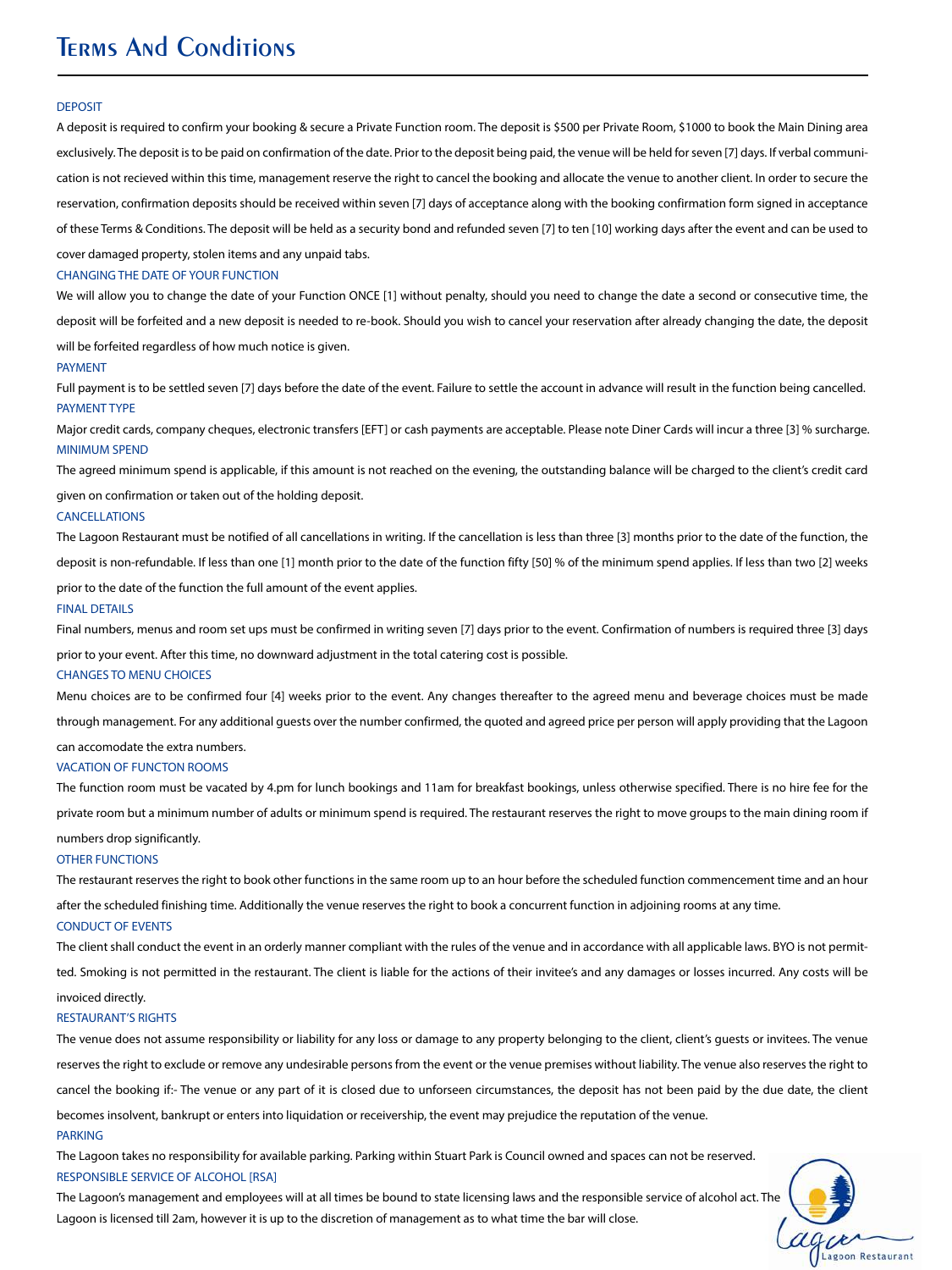

# **Function Confirmation Form | Att: Event Coordinator**

OFFICE USE ONLY

| <b>TENTATIVE</b> | <b>DEPOSIT</b> | <b>RESPAK F</b> | <b>CONF LETTER</b> | <b>BOOKED</b> | <b>BOOKED</b> | <b>BOOKED</b> | PAID | <b>REFUND</b> |
|------------------|----------------|-----------------|--------------------|---------------|---------------|---------------|------|---------------|
|                  |                |                 |                    |               |               |               |      |               |
|                  |                |                 |                    |               |               |               |      |               |

In order to secure your reservation, please complete the Function Confirmation Form and post|email|fax back to Lagoon Restaurant | PO BOX 470 | Wollongong 2500, functions@lagoonrestaurant.com.au or FAX | [02] 4226 2125

| <b>BRIDE</b>                 |                                    |                   | <b>GROOM</b>      |                    |                  |
|------------------------------|------------------------------------|-------------------|-------------------|--------------------|------------------|
| <b>COMPANY</b>               |                                    |                   |                   |                    |                  |
| <b>EVENT TYPE</b>            | $\Box$ Wedding                     |                   | $\Box$ Engagement | $\Box$ Anniversary |                  |
| <b>EVENT DAY</b>             |                                    | <b>EVENT DATE</b> |                   | <b>EVENT TIME</b>  |                  |
| <b>ADDRESS</b>               |                                    |                   | TOWN   POST CODE  |                    |                  |
| <b>PHONE</b>                 |                                    |                   | <b>MOBILE</b>     |                    |                  |
| <b>EMAIL</b>                 |                                    |                   |                   |                    |                  |
| GUEST#                       |                                    |                   | REQUESTED AREA    |                    |                  |
| <b>FOOD   DRINKS PACKAGE</b> |                                    |                   |                   |                    |                  |
|                              | HOW WILL YOU PAY FOR YOUR FUNCTION | $\Box$ CASH       | $\square$ EFT     | $\Box$ CHEQUE      | $\Box$ VISA   MC |

#### PERSON RESPONSIBLE FOR PAYMENT OF ACCOUNTS

| <b>NAME</b>             |            | <b>ADDRESS</b>                         |      |  |
|-------------------------|------------|----------------------------------------|------|--|
| <b>PHONE</b>            |            | <b>EMAIL</b>                           |      |  |
| <b>CARD HOLDER NAME</b> |            | <b>CARD TYPE</b>                       |      |  |
| <b>CARD NUMBER</b>      |            |                                        |      |  |
| <b>EXPIRY</b>           |            | CCV [3 digits on reverse side of card] |      |  |
| <b>DEPOSIT AMOUNT</b>   |            | <b>SIGNATURE</b>                       |      |  |
| <b>REFUND DETAILS</b>   | <b>BSB</b> |                                        | ACC# |  |

Signed in acceptance of the Terms & Conditions. Payment by Direct Deposit is also accepted. Bank Details: BSB 112 879 | Acc No: 475 927 993 Please indicate the Name and Date of Function. Cheques should be made out to 'Stuart Park Investment Trust' PO BOX 470 | Wollongong 2500